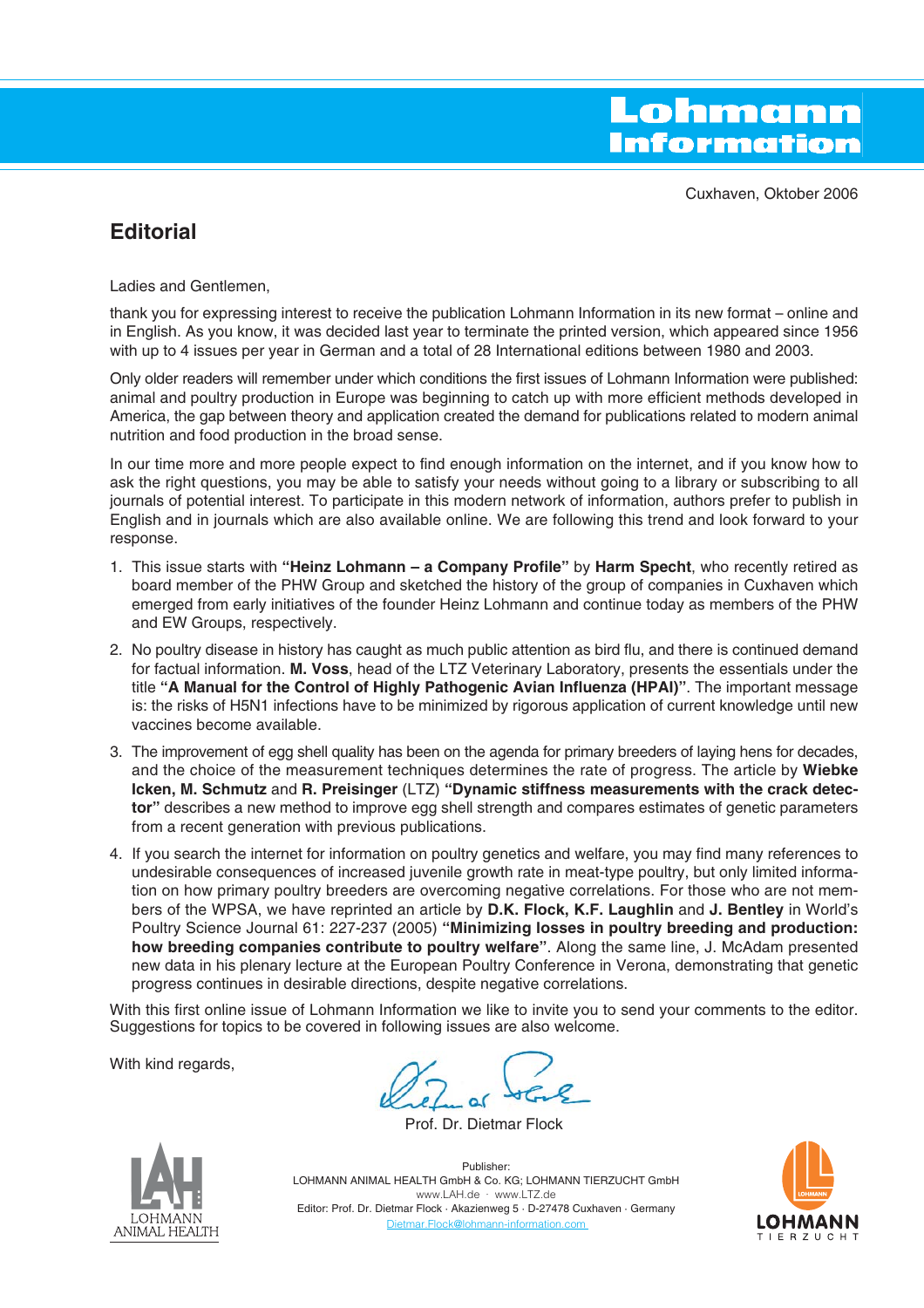# ohman

# **Heinz Lohmann - Portrait of a Company**

#### **Harm Specht, Cuxhaven**

Heinz Lohmann was born on 22 July 1901 as son of a cereals merchant. After completing his highschool education in humanities in Hanover and a commercial apprenticeship, he made contacts in the country trading business and the emerging compound feed sector through his father's company. In the 1930s he went to the USA to gain experience of working abroad.

At the age of 30, Heinz Lohmann founded a fish meal factory in Cuxhaven, working in close cooperation with 20-odd medium-sized companies from the fish processing sector. From modest beginnings, this first factory developed throughout the pre-war years and later became a major player in the industry. Commercial activities were put on hold during the Second World War and processing only resumed in 1947.



Once the restrictions imposed on the German fishing fleet were lifted, and when in the early 1950s the small deep-sea fishing industry began to use part of its fleet for seasonal industrial fishing, the Lohmann fish meal processing plant was able to expand accordingly. At times, over 500 tonnes of raw fish were converted to fish meal in a day. When the characteristic odour of fish meal processing was noticed by visitors of Cuxhaven, Heinz Lohmann liked to answer with the Latin proverb "pecunia non olet" (money doesn't smell)!

Even back in the 1960s it was already apparent that future supplies of fish and fish offal would be limited. While consolidating the Cuxhaven operations, Lohmann merged the fish meal processing plant with a second company based in Cuxhaven. In 1982 a major fire destroyed the facilities in Neufelder Straße, but production was continued using another plant in the same part of town (owned by Unilever at the time).

The rising demand for processed agricultural products – particularly milk, meat and eggs – and the growing numbers of agricultural livestock required fish meal to provide protein as part of an effective diet. The shortages of fish meal led to technical solutions to provide alternative sources of protein.

Amino acids were widely used to replace the natural raw materials. Once again, the Lohmann Group was a key player through its subsidiary "Lohmann Tierernährung" (today Lohmann Animal Health).

# **Lohmann Tierernährung (LTE), Neufelder Straße, Cuxhaven**

In the 1950s and 1960s, scientific and practical research into agricultural production methods was nowhere near as advanced as in the US because of the impact of the Second World War. In the US, uninterrupted research had been incredibly successful. For example, scientists had discovered that a fermentation cake containing antibiotics was very beneficial for livestock health and growth. In addition to producing and marketing fish meal, Heinz Lohmann decided to apply for a licence from an American pharmaceutical company to produce vitamin B12 and substrates containing antibiotics using fermentation processes.

The first licensing agreement concluded with the American company Lederle (17 June 1952) allowed the company's patented techniques to be used in Germany. In just 90 days, a large fermentation plant was built in Neufelder Straße in Cuxhaven and soon after Lomacin (Aureomycin) was released for sale. Producing the feed supplement in aseptic conditions was a major challenge for the factory and the staff. By applying expert scientific advice regarding the ingredients for mixed feed and providing a free-of-charge analysis service, Lohmann soon succeeded in generating a great deal of interest within the German mixed feed industry.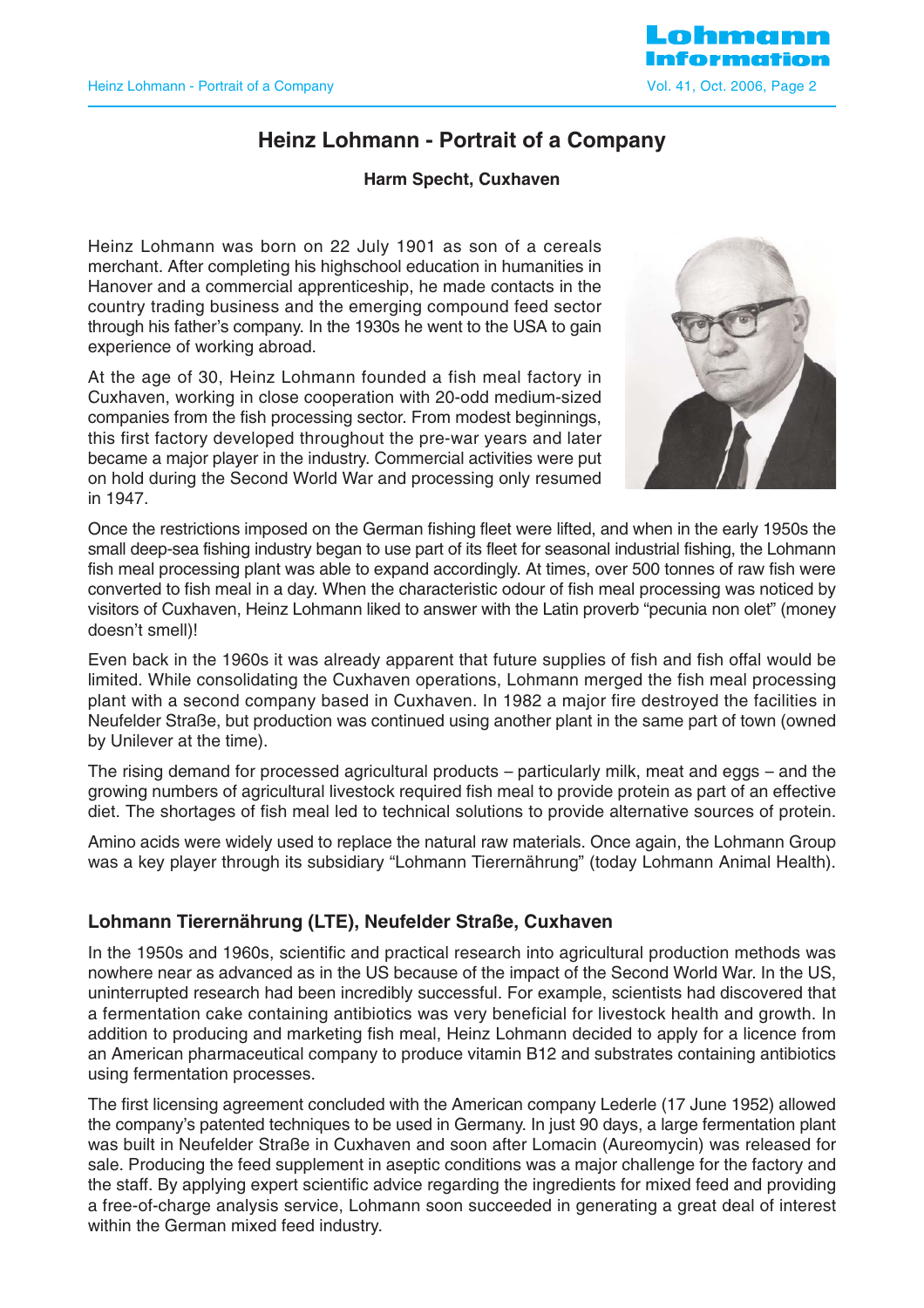This marked the beginning of a new era for agriculture: in addition to the domestic production of agricultural raw materials (e.g. cereals) and traditional fish meal as a source of protein, feed additives were now available which significantly improved animal productivity.

New legislation in the mid-1970s considerably restricted the use of these additives within the EU, but LTE had a well-established sales network and was able to refocus its manufacturing and product range. The successor to LTE, known today as Lohmann Animal Health GmbH und Co. KG, Cuxhaven, Abschnede (LAH), produces and markets all major feed additives (vitamins, technical amino acids, biologics) and poultry vaccines around the world. The company currently has around 300 employees. The large R&D team provides a constant supply of new and innovative products.

# **Lohmann Tierzucht (LTZ)**

Through his contacts in the USA, Heinz Lohmann learned that, in addition to beef, consumer demand for broilers was on the rise. He arranged study trips for his experts to research genetics and production processes in the USA. He saw huge potential for development in Germany. But the first test flocks of "Masthähnchen" – males of traditional egg-type and dual purpose breeds - were hatched, reared and killed in facilities in Oxstedt near Cuxhaven - were anything but successful, and the press people invited to taste the grillers unimpressed.

Heinz Lohmann was not to give up soon and demanded from his staff to explain what was wrong with production in Germany. Hygiene and disease prophylaxis, nutrition, management and the breeds used were variables to work on. The analysis led to the decision to import a "package" of suitable genetic material and know-how from the USA. In 1957, Lohmann concluded a licensing agreement with the American company Nichols, at that time a leading broiler breeder in the USA. Nichols supplied pure-line day-old chicks and sent experts to Germany to set up a modern broiler operation, from breeding to processing.

In 1964, Lohmann acquired the purelines from Nichols to become an independent broiler breeder and to expand international sales. With the acquisition of Indian River in 1978, it was hoped to gain a significant share of the US broiler market, but eventually broiler breeding was divested. Today, Lohmann Indian River broilers are sold by Aviagen.

In 1958, a further licensing agreement was concluded with Heisdorf & Nelson Farms (H&N) for laying hens, a major player in the market for hybrid layers. Art Heisdorf had been a pioneer in introducing "reciprocal recurrent selection" as a new method of cross-breeding in poultry. The commercial layers from this modern breeding system soon became popular in Germany and other countries as "HNL Nick Chick". Lohmann gradually adapted the genetic material to meet European needs and eventually acquired the pure-lines from H&N.

In 1987, Lohmann was able to buy the company H&N and transferred the H&N breeding program to Cuxhaven in 1997. LTZ and H&N presently have a combined world market share for egg-type chickens between 25 and 30%. Breeding farms in the Cuxhaven area with up-to-date facilities are supplemented with grand parent and test farms on several continents to ensure continued genetic progress and supply to world-wide customers even during times of global disease risks.

As early as 1957-58, Lohmann set up a veterinary laboratory for routine examinations to maximize bio-security for the valuable breeding flocks. Protective vaccination soon was introduced, with vaccines developed from local field isolates. The successor company, LAH, now produces a full range of poultry vaccines using specific-pathogen-free (SPF) eggs in two new plants in Cuxhaven, Abschnede. Valo SPF eggs are needed to cultivate the vaccines: the eggs are free from pathogens and the associated antibodies and are marketed all around the world as SPF eggs for research and vaccine production. Increasing demand has led to the facilities being expanded several times.

# **Poultry Processing Plant Contifrost, Cuxhaven-Altenwalde**

Starting in the mid-1950s, broiler growing was established as a business activity of farmers in the Elbe-Weser region. The first operation was based in a farm in Oxstedt, near Cuxhaven, and soon the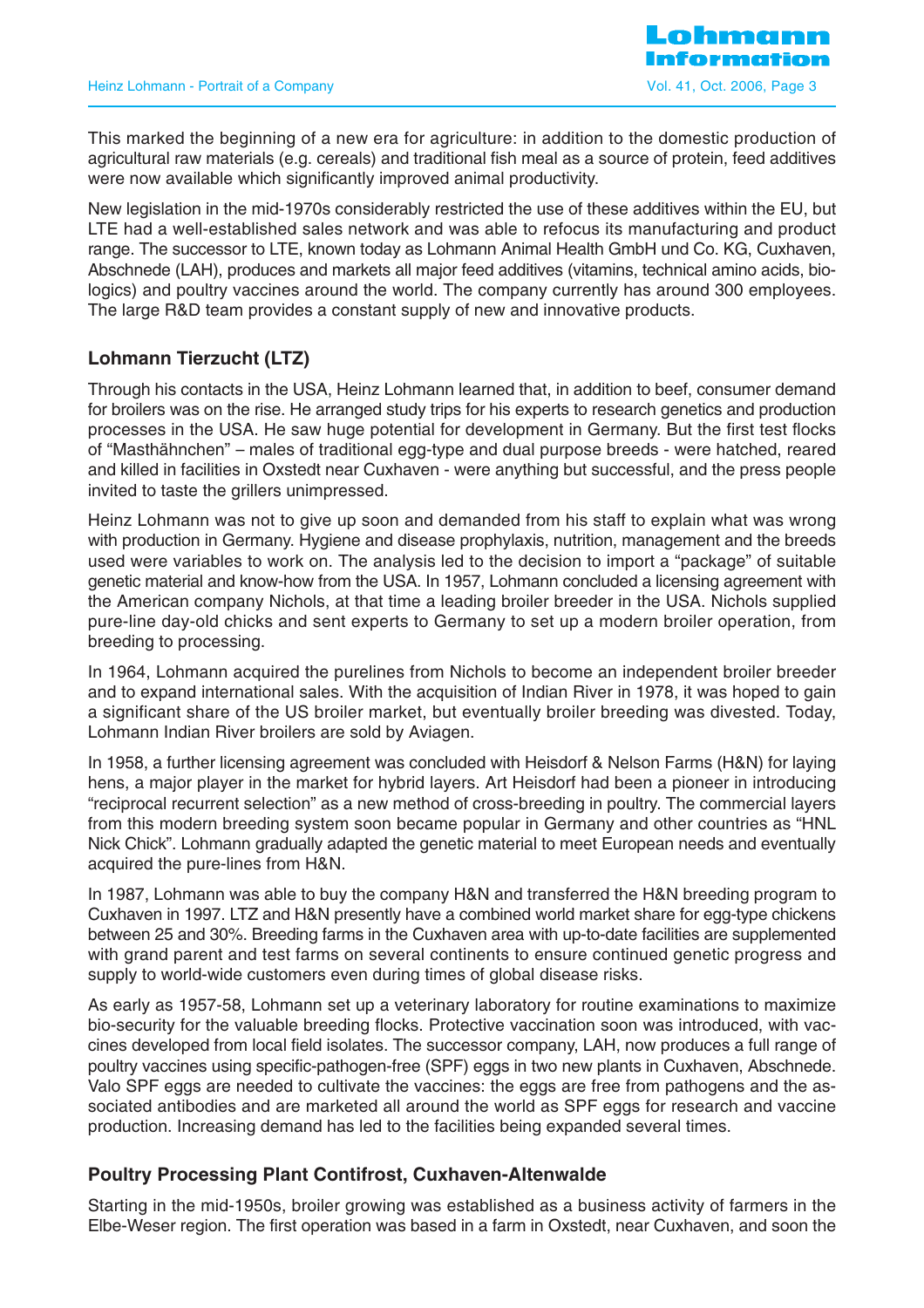

demand exceeded the production potential. In order to meet the growing demand, an old warehouse in Neufelder Straße was converted to a semi-automated slaughter-house. This plant was soon working at full capacity too. The second facility was set up in Präsident-Herwig-Straße with state-of-the-art technology and was able to process 40,000 chickens a day. By the time when a new large-scale plant was built in Cuxhaven-Altenwalde, in 1971, nearly all processing operations were automated. Lohmann's "Goldhähnchen" (golden chickens) – later rebranded WIESENHOF – were sold throughout Germany. Today, WIESENHOF is known across Europe as brand name for quality poultry products.

# **TAD Pharma**

From animal health to drugs for human use: The work in the veterinary laboratory and expertise of the scientists who worked there soon led to the development of a comprehensive range of pharmaceuticals and biologics for poultry. SPF eggs were available for producing in-house vaccines, and in 1968 the TAD Pharma company was founded, which now employs nearly 280 staff. The TAD veterinary department was transferred to LAH in 1996. TAD Pharma now focuses solely on manufacturing and marketing drugs for human use. The company operates state-of-the-art processing plants in Cuxhaven, Abschnede and has grown impressively since it was first created. More than 100 pharmaceutical consultants advise the medical doctors. The company's branded products are well established. A leader among the well-known products is "Harntee 400", a tea to control bladder dysfunction.

# **Human Nutrition: from Pomps to Nutrilo**

The interest of Lohmann in human nutrition may be traced back to the 1940s when the local pharmacist Pomp suggested that Heinz Lohmann should buy and expand a small baby food factory. Pomp provided the recipes and later gave his name to the "Pomps Kindergries" baby food brand. In 1947 the company employed just 4 staff, 3 freelance salesmen and a few trainees. Demand mushroomed and the products captured a significant market share. The company repeatedly expanded to keep up with rising demand and by 1965 sold 1.3 m packets per month, employing 32 people. In 1968, Pomps was sold to the Maizena Group. In 1984, human nutrition interests were reactivated by founding Nutrilo GmbH, Heinz-Lohmann-Straße. Nutrilo focuses on the development and production of vitamin blends for the health food and beverage industry. A significant share of the turnover is allocated to effervescent tablets. Currently Nutrilo employs 60 people.

# **The entrepreneur Heinz Lohmann**

Heinz Lohmann was one of the great pioneers in the European agricultural food industry. As a businessman based in Cuxhaven, he combined a driving force and the will to succeed in a business that was just in its infancy. He soon developed long-term plans for his businesses. He was able to motivate, encourage and challenge his workers and counterparts. Perhaps, occasionally he asked for too much. His standards and methods were unconventional. He was very professional, loved innovation, was willing to take risks and was incredibly dedicated. When he experienced setbacks, his luck always turned and he was able to restructure to stabilise the Group again.

Heinz Lohmann recognized the superior techniques used in the USA before others, and got access to the advanced technology through licensing agreements, which did not require much capital. In the face of considerable opposition from traditional institutions and politicians, he introduced groundbreaking technologies and ensured that the new, better processes were supported by scientific expertise. He also took steps to ensure that developments continued to the present day – a good example of "sustainability".

In 1987, the brothers Wesjohann based in Rechterfeld/Visbek purchased the Lohmann companies in Cuxhaven. Since then, the divisions based in Cuxhaven have expanded considerably with substantial investment to increase the group's long-term productivity. At present, around 700 people are employed in the Cuxhaven area in companies of the former Lohmann Group, now owned by the PHW (Paul-Heinz Wesjohann) or EW (Erich Wesjohann) Group.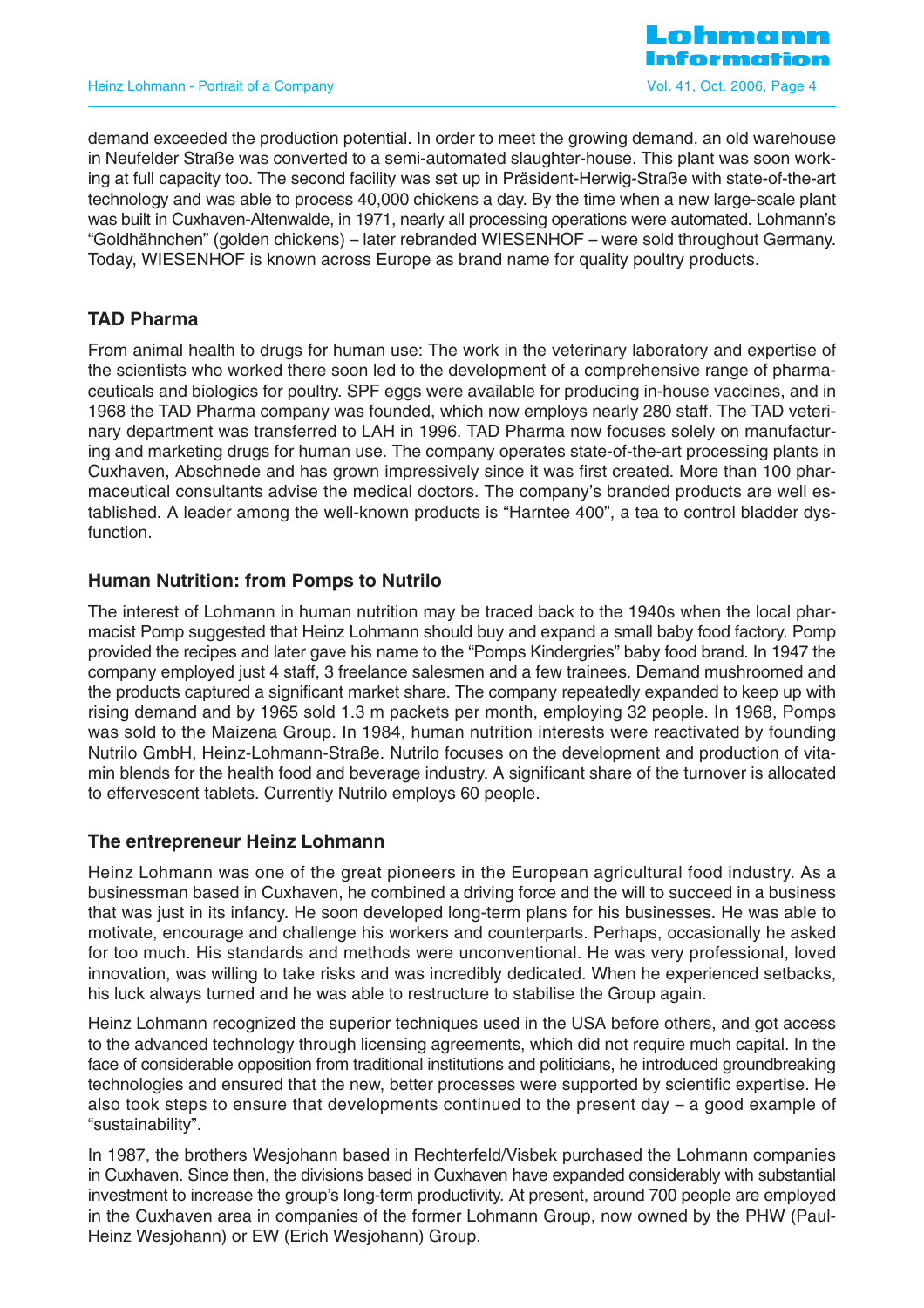

In recognition of the contributions made by the pioneer Heinz Lohmann, the current share-holders have created a non-profit foundation named after him. The Heinz-Lohmann-Stiftung GmbH initiates and supports research into food and nutrition of the future. The foundation has already established a reputation through its international conferences. The 6<sup>th</sup> conference of the Heinz Lohmann Foundation, held May 9<sup>th</sup> 2006 in Cologne, Germany, was again very well received.

#### **Zusammenfassung**

Ausgehend von der Gründung einer Fischmehlfabrik im Jahre 1932 haben sich im Raum Cuxhaven namhafte Firmen entwickelt, die auf Inititiativen von Heinz Lohmann zurückzuführen sind und heute zur PHW- bzw. EW-Gruppe gehören: Lohmann Animal Health (LAH), spezialisiert auf Tierernährung und Tiergesundheit; TAD und NUTRILO, spezialisiert auf Humangesundheit bzw. Humanernährung; sowie Lohmann Tierzucht (LTZ) und H&N, spezialisiert auf Legehennenzüchtung und Produktion von SPF-Eiern für Forschung und Impfstoffherstellung. Die Heinz Lohmann Stiftung beschäftigt sich vorrangig mit Zukunftsfragen der menschlichen Ernährung unter dem Gesichtspunkt intelligenten Ressourceneinsatzes.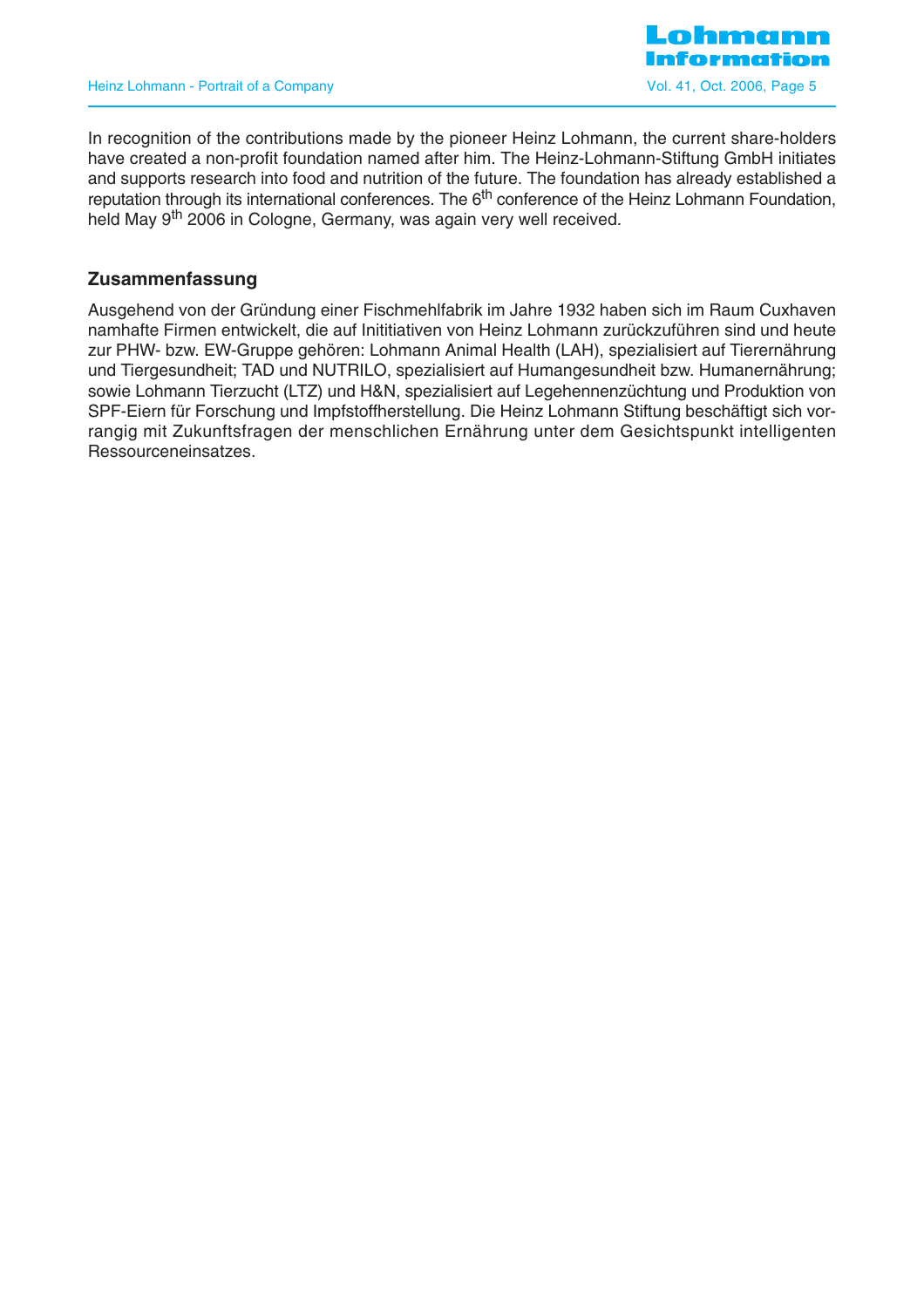

# **A Manual for the Control of Highly Pathogenic Avian Influenza (HPAI)**

#### **M. Voss, Lohmann Tierzucht GmbH, Cuxhaven**

#### **Introduction**

In response to the outbreaks of Highly Pathogenic Avian Influenza (HPAI) in Italy in 2000 and in the Netherlands in 2003 the Central Association of the German Poultry Industry (ZDG) formed a Poultry Disease Working Group in order to discuss and establish necessary measures for the control of Avian Influenza infections in poultry.

Members of the Poultry Disease Working Group of the ZDG were: W. Hoffrogge and K.P. Linn (ZDG) and seven poultry veterinary specialists representing poultry breeding, broiler, duck, laying hen and turkey production (J.J. Arnold, J. Bachmeier, K.-P. Behr, U. Löhren, M. Pöppel, G. Reetz and M. Voss).

The working group published a **Manual for Avian Influenza (HPAI)**, covering the fields of epidemiology, diagnosis, personnel and transport vehicle hygiene, killing of poultry in the event of a disease outbreak, vaccination, measures for the protection of employees as well as the relevant German legislation in animal disease control. Although this manual has been basically a response to the 2003 outbreaks of HPAI H7N7 in Europe most of the chapters are still valid also for the current situation with HPAI H5N1 in Asia, threatening the world's poultry population.

This article represents a summary of the Manual for Avian Influenza. The full text has been put on the WPSA website, where it is available under

http://www.wpsa.com/downloads/ZDG%20Handbuch%20Gefl%FCgelpest%20E.pdf

# **1. Epidemiology**

Ongoing epidemiological studies (avian influenza monitoring) in non-outbreak times, i.e. irrespective of a current HPAI outbreak, have been established in Germany as the LPAI Monitoring Program for slaughter turkeys, which was introduced and sponsored by the Association of German Turkey Producers in 2000 following the avian influenza epidemic in Italy. Such monitoring programs should be implemented as a self-monitoring system by the whole poultry industry in the form of spot checks in conventional holdings and on a flock basis in free-range holdings.

A continuous cultural avian influenza monitoring scheme should be introduced for wild fowl. This should be carried out in collaboration with bird protection/bird spotting stations and ringing centers and also involve the hunting community where appropriate (diagnostic shooting). In each federal state a representative number of wild fowl (wild waterfowl, coastal fowl and other wild fowl) should be sampled (faecal samples or cloacal swabs).

According to the Federal Catalogue of Contingency Measures for Avian Influenza, in an outbreak situation all animals, people and equipment potentially exposed to the virus on the affected holding for up to 21 days preceding the appearance of clinical symptoms shall be identified, recorded and monitored. This is done by the competent veterinary authorities in collaboration with representatives of the federal state concerned.

Depending on the risk of transmission of avian influenza by animals, people, equipment, vehicles, etc., such investigations and surveys shall distinguish between three types of contact holding:

**K1 holdings** are poultry farms/holdings which had exchanged live animals (including non-poultry species such as pigs) with the infected holding during the preceding 21 days. Once the suspicion of avian influenza has been confirmed on the original holding by molecular biological tests the infected flocks shall be immediately killed and safely disposed of.

**K2 holdings** are poultry farms/holdings where person-to-person contacts with the infected holding have taken place during the preceding 21 days. All persons who entered the poultry building/buildings, e.g. veterinarians, attendants/consultants, workmen, depopulation teams, should be identified. It should also be ascertained on which poultry holdings these persons worked subsequently.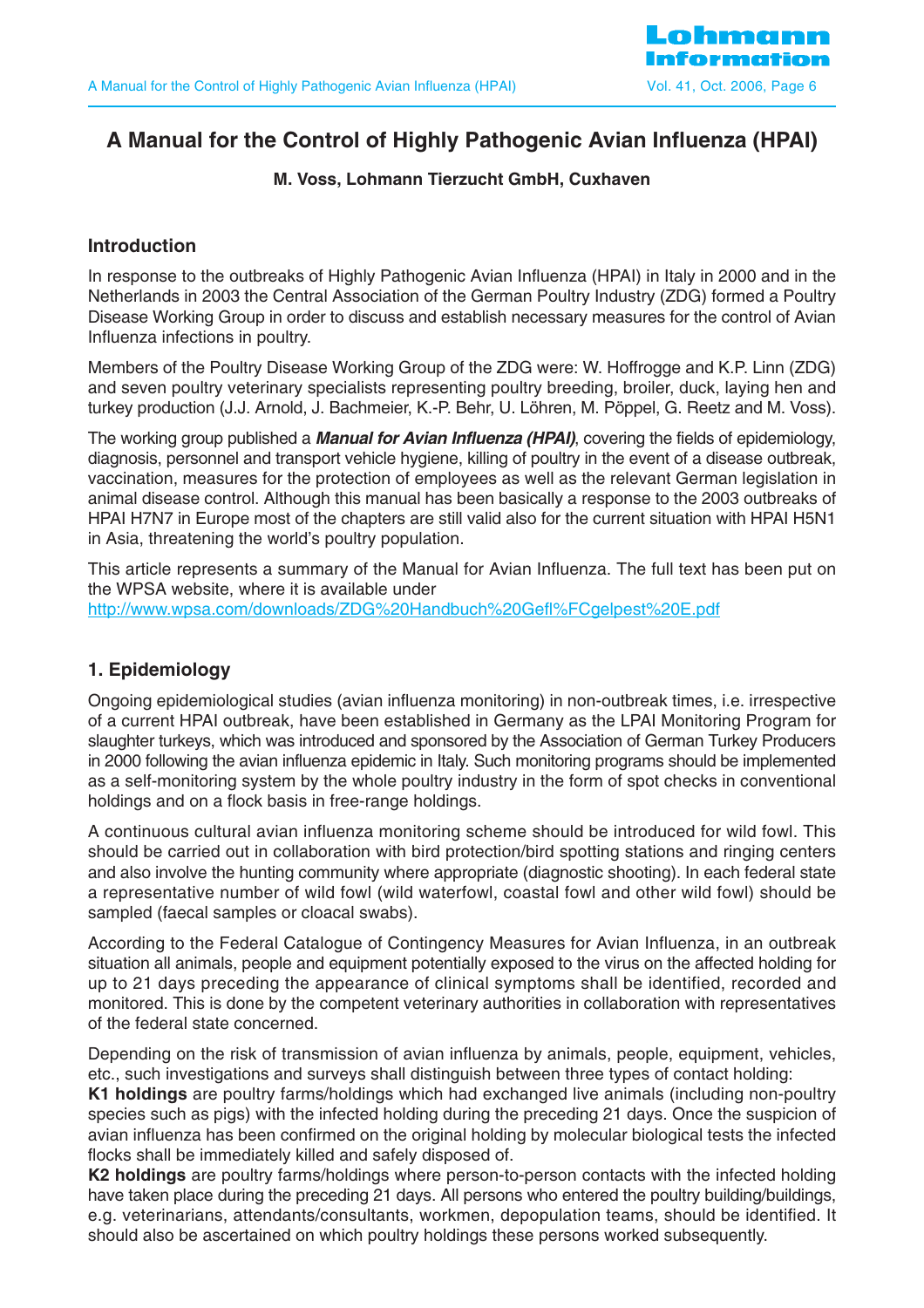The definition of a K2 holding also extends to farms with contact through vehicles, equipment and items that were used on the infected holding and might subsequently have been used on other poultry farms.

Once the suspected outbreak on the original holding has been confirmed by molecular biological tests, all flocks on K2 holdings with contact to the infected holding within a period of 5 days prior to the emergence of clinical symptoms must immediately be culled and safely disposed of. Flocks on K2 holdings with contact to the infected holding within a period of 6 to 10 days prior to the emergence of clinical symptoms and with inadequate hygiene and precautionary measures should also be culled and safely disposed of. Flocks on K2 holdings with contact to the infected holding which do not need to be emergency culled should be placed under official supervision for 21 days.

The definition of a K3 holding does not yet exist in animal disease control terminology. The term is suggested for the following types of contact:

**K3 holdings** are poultry farms/holdings which have had contact with the infected holding via people (not entering poultry buildings), vehicles, equipment etc. (e.g. feed vehicles, carcass disposal vehicles and their drivers, other social contacts by the poultry keeper) within a period of 48 hours prior to the emergence of clinical symptoms, in whose immediate vicinity (within about 500 m of the poultry building) manure from the infected holding was spread within 14 days prior to the emergence of clinical symptoms. K3 holdings should be closed by the veterinary authorities for a period of 21 days.

In case an outbreak of highly pathogenic avian influenza has been confirmed, the monitoring activities during non-outbreak times should be extended by epidemiological surveys of the wild fowl population, in particular the less susceptible pigeon and water fowl population in the protection and surveillance zone. In emergency situations shooting of huntable wild fowl species that are susceptible to avian influenza such as crows and wild pigeons should be stepped up.

## **2. Diagnosis**

Directive 92/40/EEC, based on the existing definition of avian influenza, also lays down the diagnostic procedures to be applied for confirmation of the presence of avian influenza (HPAI – Highly Pathogenic Avian Influenza).

Previous outbreaks of avian influenza in the Netherlands, Belgium and Germany have shown that the disease does not present itself with a uniform clinical and gross pathological picture. While symptoms such as reduced water and feed intake, a drop in egg production in conjunction with swellings and blue discolorations on the head and legs and respiratory symptoms, followed by increased mortality rates with inflammations of the serous membranes and petechial haemorrhages of the internal organs provide initial indications of the presence of avian influenza, these symptoms can also be caused by other infections.

Before making a presumptive clinical diagnosis of avian influenza it is therefore necessary that, in addition to the attending veterinarian and the veterinary official, an independent veterinary poultry specialist with expertise in the particular species should be consulted in order to rule out other potential causes. It is advisable that once a certain mortality threshold without apparent explanation (in the Netherlands this was set at 2 % over 24 hours) has been exceeded, exploratory tests should be carried out (M-PCR or virus culture) before suggesting the presence of avian influenza.

Diagnostic procedures differ between those for the detection of antibodies and antigen assays.

When performing **antibody assays** a distinction has to be made between test systems which detect antibodies to all avian influenza viruses (group-specific antibodies) and those capable of differentiating between antibodies to specific haemagglutinin (HA) subtypes (subtype-specific antibodies). Detection of group-specific antibodies is done by the agar gel precipitation test (AGPT) or the ELISA assay. HA subtype-specific antibodies are detected by the haemagglutination inhibition (HI) test.

Antibody assays are capable of detecting, via a monitoring program, infections with low pathogenic avian influenza virus (LPAI). If an outbreak of highly pathogenic avian influenza (HPAI) is suspected, antibody assays are of little diagnostic value because there is insufficient time for birds to develop antibodies due to the peracute course of the infection.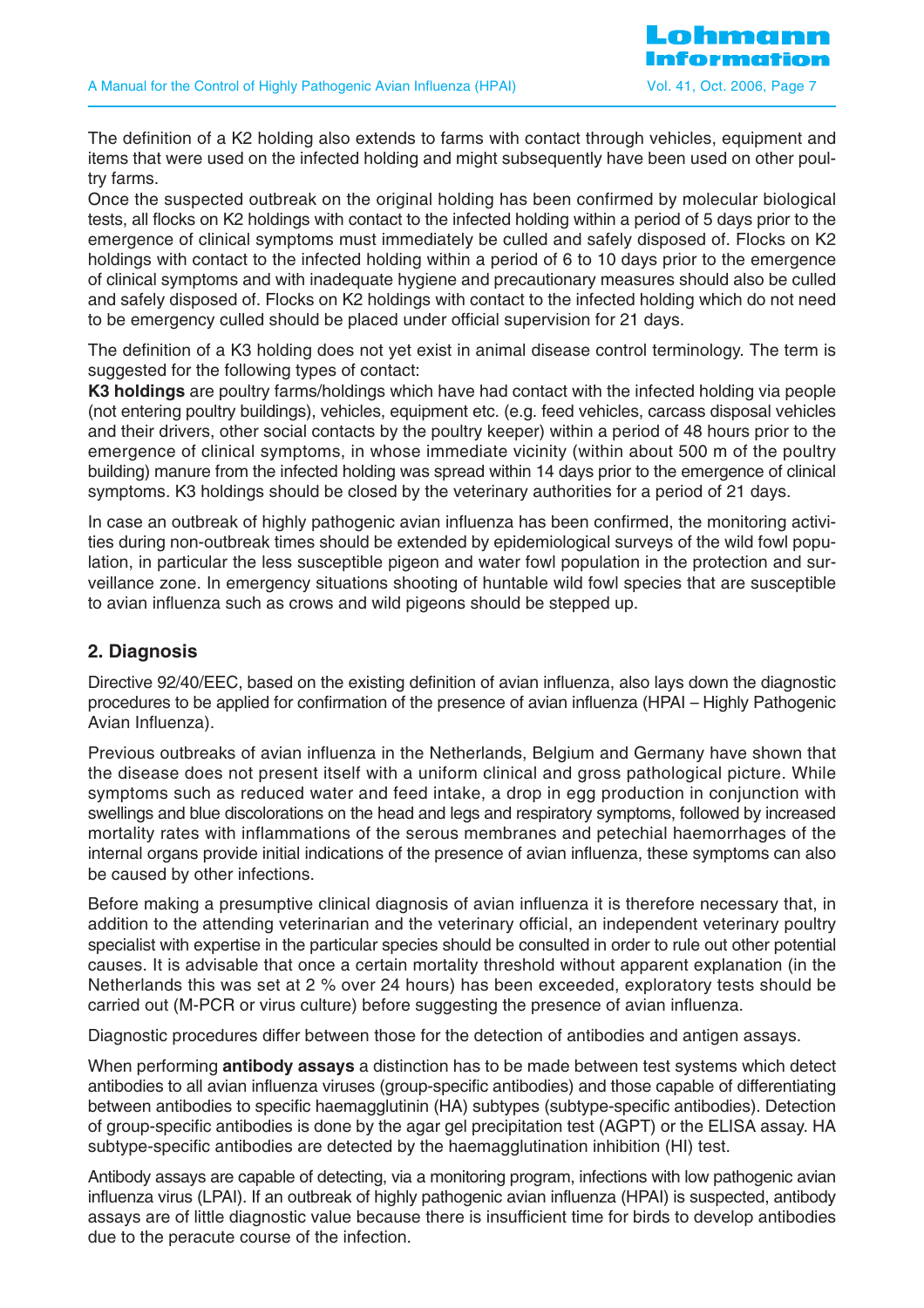**Antigen assays** for the detection of Influenza antigen are performed by classic virus cultivation in SPF embryo culture and by molecular biological procedures (PCR, sequencing). Virus cultivation in SPF embryos and the performance of PCR assays for detection of avian influenza genome in general (M-PCR to detect the group-specific matrix protein) are done in regional and private laboratories according to the method specified by the national reference centre. Nationwide facilities for this purpose must be created.

At least for the confirmation of an initial outbreak the subtype-specific PCR for viruses of subtypes H5 and H7 (H5/H7-HA-PCR) should only be conducted by the National Reference Laboratories for Avian Influenza because of potentially required confirmatory tests. In the event of an initial outbreak the national reference laboratory shall also determine the intravenous pathogenicity index (IVPI) in SPF birds.

Characteristic features unique to particular poultry species may require that only specific diagnostic procedures can be used. There is some doubt for example whether avian influenza virus is sufficiently invasive to induce antibodies in water fowl. In this instance direct virus isolation (virus culture, PCR) is probably the preferred method.

#### **3. Personnel and transport vehicle hygiene**

The avian influenza epidemics confirmed again that person-to-person contact and vehicle traffic are primarily responsible for transmission of the virus. The network of business relationships between poultry operations beyond state and administrative borders require correspondingly complex precautions against avian influenza. Animal disease contingency plans for a poultry holding or integration should be divided into two alert levels. The measures for level II are in addition to those of level I.

**Alert level I** should be in place when an outbreak of avian influenza occurred in a region without economic links (transport of feed, hatching eggs, live poultry, manure) to the holding/integration. An outbreak of avian influenza in a region with economic links (transport of feed, hatching eggs, live poultry, manure) to the holding/integration should result in **Alert level II**.

**Personnel hygiene** for alert levels I and II must include isolation of the farm and poultry buildings. Movement of people must be controlled and restricted to the minimum necessary (visitors' book). Only persons wearing the protective/disposable clothing are allowed into poultry buildings, disinfectant mats and foot dips at entrances to poultry buildings have to be used. Catching or loading teams must follow a strictly coordinated hygiene program (protective clothing, work only within regional borders). Access must be prohibited for individuals who have visited infected areas or had contact with infected holdings. Veterinary flock inspections should be reduced to a minimum. Medicine regulations, animal vaccine order and meat hygiene legislation should be amended to cover the specific outbreak situation in order to avoid unnecessary contact through movements of people and vehicles.

General rules for **transport vehicles**, like log books with proof of disinfection, use of compulsory routes, central washing and disinfection stations, installation of commercial facilities for cleaning and disinfecting vehicles in the vicinity of the farm and written training manuals for own drivers should be implemented.

General rules for cleaning and disinfection during **transport of live poultry** should be applied during alert level I. In addition, during alert level II disposable clothing and overshoes should remain on the premises and one-way packaging material should be used. Corridors between broiler farms and abattoirs should be created by the veterinary authorities and the poultry industry for the transport of slaughter poultry.

Similar requirements apply for the **transport of hatching eggs**, including compulsory disposable packaging at all alert levels, and the **transport of table eggs**.

Because of the high potential for disease spread transport of feed must include single delivery runs, use of disposable dust bags for capturing feed dust at the silo and daily cleaning and disinfection of feed vehicles. Compulsory routes should be established during alert level II.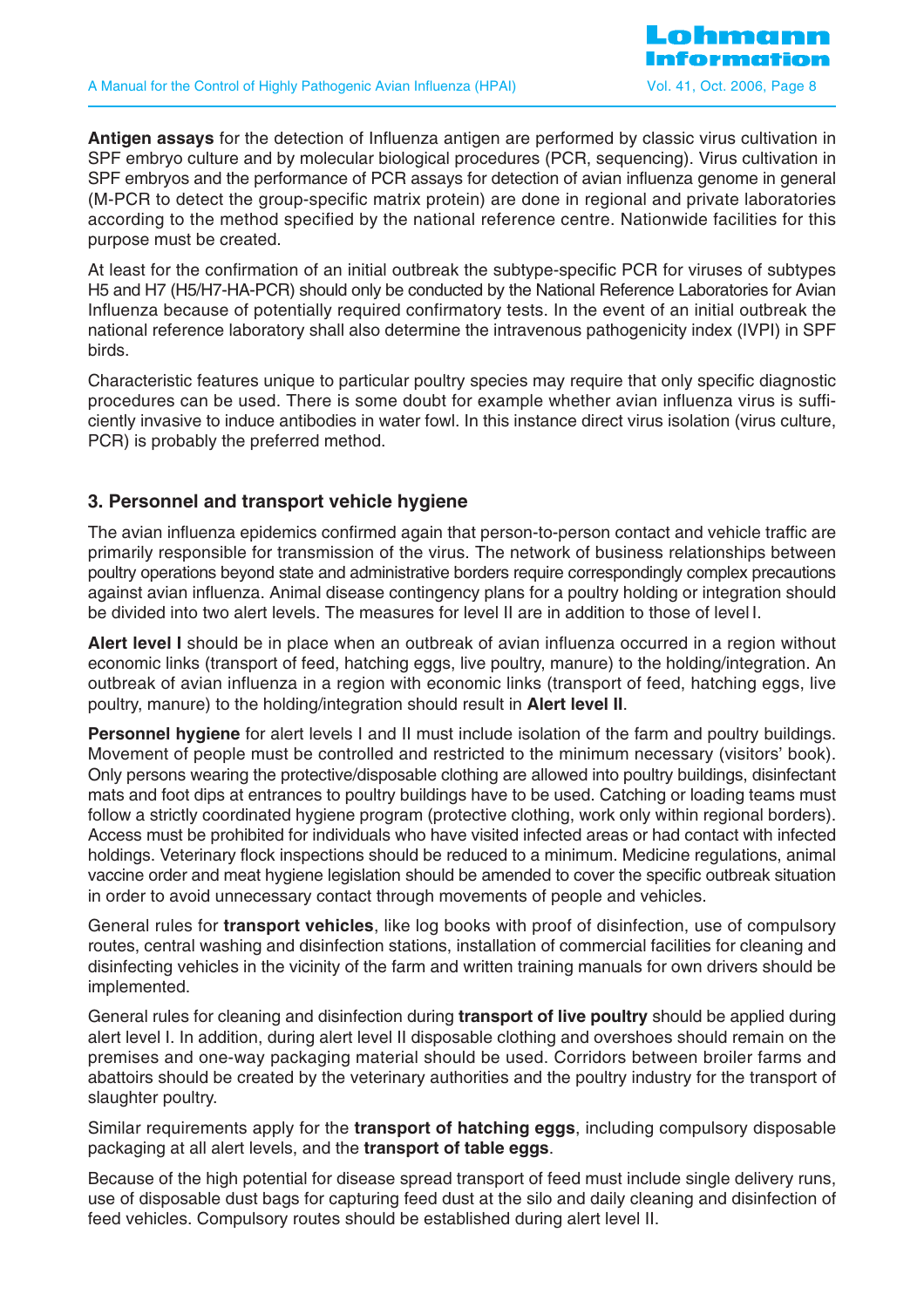**Transport of litter material** of any kind must be prohibited from protection and surveillance zones into uninfected areas. The removal of poultry manure always poses a considerable disease risk, especially if the manure is spread in close vicinity of other poultry holdings. All poultry manure transports, both local and remote, must be recorded in order to monitor the whereabouts of the material.

Transports of carcasses, hatchery residues and slaughter by-products to carcass disposal plants must include cleaning and disinfection of vehicles before each transport. Carcass disposal must be carried out in strict compliance with the system of clean/dirty separation. No carcass disposal vehicles are allowed into poultry facilities. Vehicles must drive straight to specific holdings, a compulsory route should be established and vehicles must have no contact with infected regions.

# **4. Killing of poultry in the event of an outbreak**

The immediate slaughter of the flock suspected of being infected has top priority in disease control. As the infection is not necessarily associated with very high mortality it has to be accepted that this action is necessary to contain virus shedding. The personnel and equipment used in the culling, however, pose a major risk of disease spread. Once a buffer zone has been established around the infected holding, culling should start there from the outside in to prevent the virus from being carried outside the zone during the culling action. The granting of exemptions from a culling order, for instance in the case of vaccinated zoo birds or vaccinated individuals of rare poultry breeds, poses the risk of retaining virus shedders. If necessary, special rules may have to be introduced for handling these poultry categories.

Killing poultry outside closed housing systems in containers or mobile electrocution facilities poses the danger of windborne disease spread through feathers, faecal particles or dust. Moreover, not all poultry sites have outside yards that are sufficiently solid for adequate cleaning and disinfection. A closed-house culling operation is therefore preferable in order to contain the spread of the disease.

For any killing method animal welfare aspects have to be considered. Successful disease control is applied animal welfare. In addition, emergency culling for animal welfare reasons may become necessary if poultry cannot be transported because of official movement restrictions. To prevent broilers from growing beyond marketable body weight, it may be in the interest of bird welfare to kill flocks in affected areas.

Epidemiologists agree that culling actions within a restriction zone must be completed with 48 hours of taking the decision. The time factor in the implementation of stamping out is currently not covered by the German Poultry Disease Order. An amendment should therefore be considered.

#### **Killing procedures**

German legislation provides expressly that in the event of a contagious animal disease outbreak the competent authority is empowered to take discretionary decisions concerning slaughter procedures. The following procedures are suitable for killing poultry in the event of an avian influenza outbreak: Poultry house gassing with  $CO<sub>2</sub>$ , container gassing with  $CO<sub>2</sub>$ , poultry house gassing with CO, electrocution, poultry house gassing with HCN, killing by lethal injection (for example T 61) and neck dislocation.

Chemical procedures for killing poultry via the feed or drinking water have been tested and are currently considered unsuitable.

**Poultry house gassing with CO<sub>2</sub>** is the method of choice wherever possible but requires special equipment and the supply of sufficient  $CO<sub>2</sub>$ .  $CO<sub>2</sub>$  may be pumped at high pressure (20 bar) into the poultry house and sprayed through numerous ultrafine nozzles spaced at about 20 m intervals. In layer hen cage systems the spray nozzles are positioned on top of the batteries so that  $CO<sub>2</sub>$  permeates the cages from top to bottom.

**Container gassing with CO<sub>2</sub>** requires special gas-tight containers with lids. The lids have openings for entering the chickens, which are then exposed to a  $CO<sub>2</sub>$  concentration of above 60 % within the container. The culling capacity per container lid is about 2,000 chickens/h, bringing the total number culled in two shifts to about 32,000 chickens per day.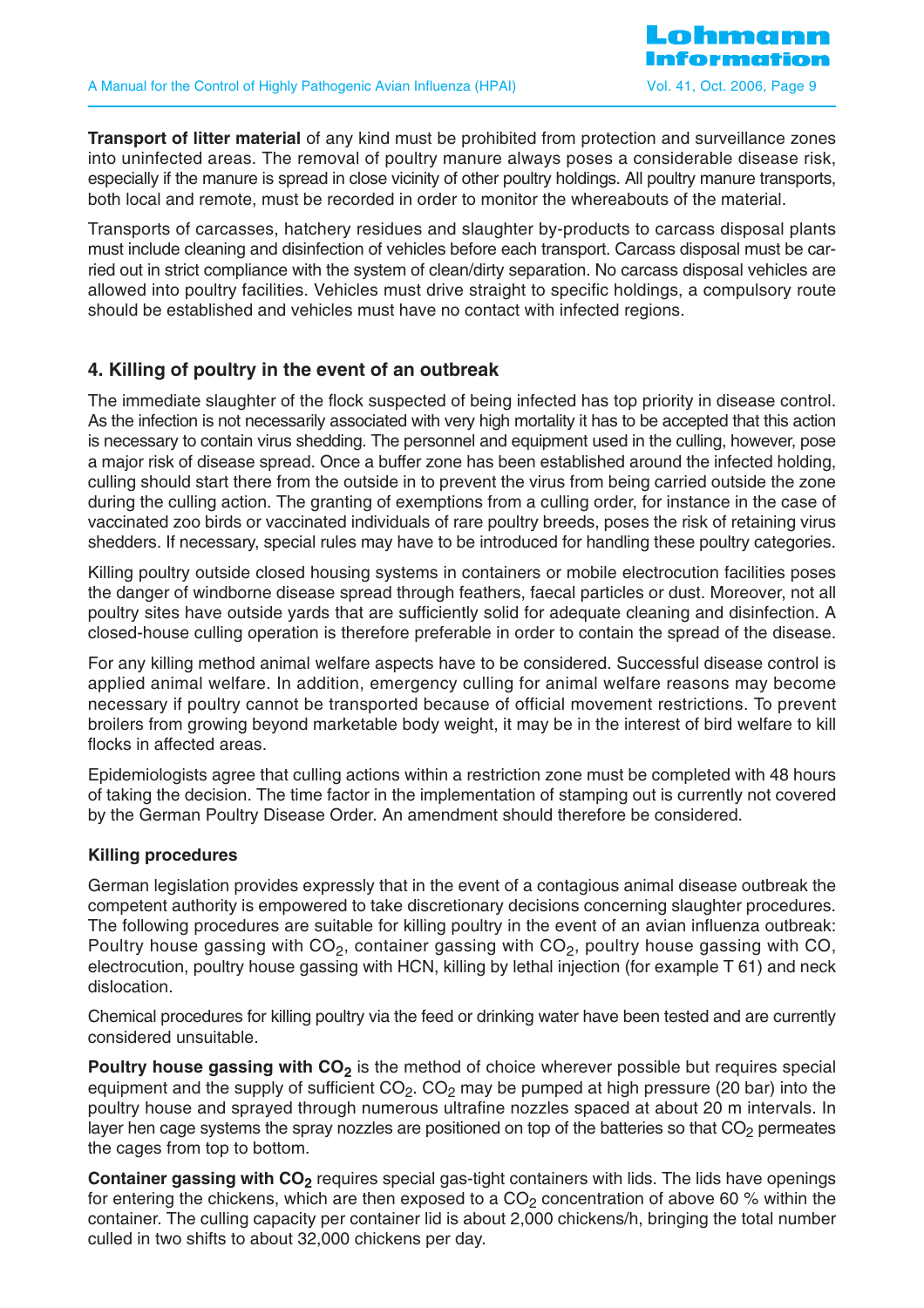To avoid the risk of explosions, **poultry house gassing with CO** may only be used by companies with specialized expertise and under the supervision of the local fire brigade. For the same reason the procedure has been ruled out for container gassing. The current version of the German Federal Catalogue of Contingency Measures expressly prohibits the use of this procedure. The Working Group suggested that this procedure should be added to the authorized list in the event of an avian influenza outbreak.

The first poultry **electrocution** facility of the Animal Diseases Insurance Fund of Lower Saxony has a capacity of 4,000 chickens or 1,000 turkeys per hour. The labor requirement is about 10 workers. Mobile electrocution units are usually so large that the culling operation takes place outdoors. Electrocution is the preferred method for killing water fowl because their biology is such that they can hold their breath for a very long time in gas stunning procedures. There are concerns whether the unit can be completely disinfected und hence worries that such devices might spread disease.

Because of the extreme toxicity of hydrogen cyanide poultry house gassing with HCN, too, should only be carried out by qualified personnel. Carcass disposal plants have expressed concern that they might not be able to dispose of carcasses killed by this method because of potential residues.

**Killing by lethal injection**, using injectable drugs such as T 61 or barbiturates is appropriate for killing individual birds, for instance on pedigree or hobby poultry farms.

As pointed out above, the suitability of any culling procedure depends essentially on the type of construction of the building and its location. Poultry farms should therefore be **categorized** and suitable culling procedures stipulated for each type of building; as well as the procedure of choice, fall-back procedures should be suggested in the event of technical, logistical or personnel constraints.

**Selection of personnel** for culling operations is one of the most critical factors. Since people are the most likely transmitters of the virus between holdings, especially over long distances; it is imperative that personnel carrying out the culling should have no contact with other poultry holdings. This means that catching/loading teams, which used to be the preferred choice for this type of work, are either ruled out or provisions must be made which ensure that some loading firms work exclusively in disease control, on a temporary basis, while others continue to work only outside the infected area in their standard business.

In all countries which have had outbreaks of avian influenza, the disposal of dead or culled poultry has always been done by burial in local landfills, as in Italy in 1999 and in the United States (Virginia) in 2001. This might be done not only because of a capacity shortage in carcass removal plants, but specifically in order to prevent the spread of the virus. For this reason the safe disposal of infected and suspected contaminated flocks by composting on site is also recommended. The temperatures generated during the composting process reliably kill the virus. The final disposal can be done later by incineration or burial. Ideally, composting should be done on the farm premises in order to avoid any risk of virus spread.

# **5. Audit sheets for large-scale culling of poultry in the event of an outbreak**

Knowledge of the type of construction of a poultry house and its location is crucial for the selection of a suitable culling procedure. Poultry housing should therefore be categorized. The categorization should be the result of a visit by expert inspectors. An example is given in the full version of the manual.

# **6. Vaccination**

Although Directive 92/40/EEC theoretically allows vaccination against avian influenza with officially approved vaccines to be carried out along with other control measures in the event of a disease outbreak, vaccination against highly pathogenic avian influenza is currently inadvisable for the reasons given below:

• Vaccinated flocks will continue to shed the virus, which is why vaccinated flocks must be considered potentially infectious. They consequently pose a non-controllable risk of spreading the virus.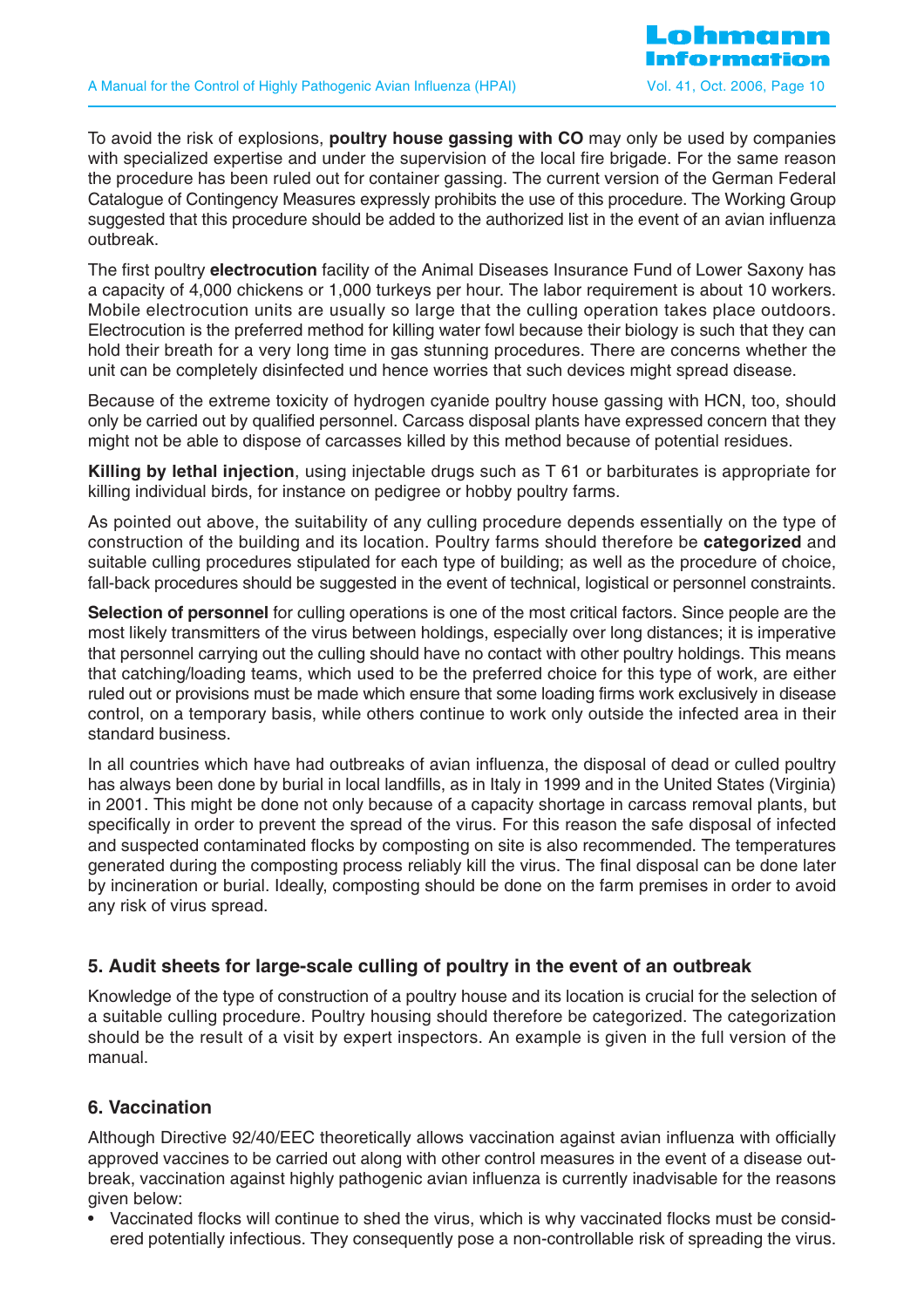• None of the vaccines currently on the market are capable of inducing a sufficient level of immunity in broiler flocks.

Vaccinated flocks must therefore be considered as potentially infectious. Consequently, vaccination of individual flocks against highly pathogenic avian influenza (HPAI) is inadvisable. Blanket vaccination of all poultry flocks, including all small flocks, is unrealistic and non-viable.

In order to protect against avian influenza the vaccine has to contain the same haemagglutinin subtype (H) which would potentially be encountered in the field. The neuraminidase subtype (N) is of lesser importance and can therefore differ from the field virus. This distinction has been exploited in recent years in Italy by applying the so-called "DIVA" principle (Differentiating Infected from Vaccinated Animals). The idea of the DIVA principle is based on the fact that by demonstrating antibodies to the neuraminidase subtype of the field virus, which differs from vaccine virus, it is possible to diagnose an infection in vaccinated flocks. But this requires that a sufficient quantity of **field virus (i.e. in this case highly pathogenic influenza virus!)** multiplies in the flock to trigger an immune response (antibody) in the birds. This may take three to four weeks after infection has occurred, especially if the poultry are protected by existing immunity so that antibody formation is delayed. During this period there is a **danger of undetected spread** of virus. The use of sentinel birds would also delay diagnosis of an infection because vaccinal protection of the vast majority of the poultry population reduces virus shedding and hence infection pressure on the sentinel birds. These would fall ill far later than if infection and virus replication could sweep through the flock unchecked. Using sentinels therefore poses the great danger, at least in vaccinated flocks, that infections are diagnosed too late and that the virus is transmitted to susceptible populations.

For the same reasons the success of ring vaccination is also highly questionable because it takes too long for sufficient vaccinal protection to be built up in susceptible populations and, in broiler flocks, is impossible anyway. Recent experiences from the Netherlands have shown that because of the extremely fast spread of the infection an area of several 100 kilometers around the outbreak would have to be vaccinated in order to hit immune poultry populations as the infection spreads.

## **8. Specific measures to protect workers from infections with highly pathogenic avian influenza**

German rules on worker safety measures reflect current developments in safety technology, health at work, hygiene and occupational science when handling biological agents. One of these rules covers activities in livestock production where biological agents may be involved.

These measures apply to activities during which workers may come into direct contact with the virus of highly pathogenic avian influenza. Direct contact occurs when handling infected birds, during examination, treatment, care and transport of people who are considered to be either suspected or confirmed cases of avian influenza or when performing activities involving contact with bodily fluids or excretions of animals or humans, as defined in 1 and 2 above.

The causal agent of highly pathogenic avian influenza is an influenza A virus of the H5 or H7 subtypes and is categorized in risk group 2 for both humans and animals.

Infected poultry shed the virus in high concentrations with all body excretions (faeces, saliva, tears fluid), faeces in particular being highly infectious.

Transmission to humans can occur by the aerosol and smear infections via mucous membranes. Direct contact with infected poultry, their excretions or contaminated products and materials appears to be necessary for transmission. Indirect transmission by aerosol is also possible if a lot of dust is generated. The risk of human infection is generally considered low and has so far occurred only in the case of viruses of the H7N7 and H5N1 subtypes.

When handling infected (or suspected of infection) poultry and contaminated poultry materials (body parts, body tissues, blood, feathers, poultry excretions including used litter), when slaughtering infected birds and during cleaning and disinfection operations the generation of dust and other aerosols should be minimized. One way of achieving this is to kill the birds by flooding the poultry house with carbon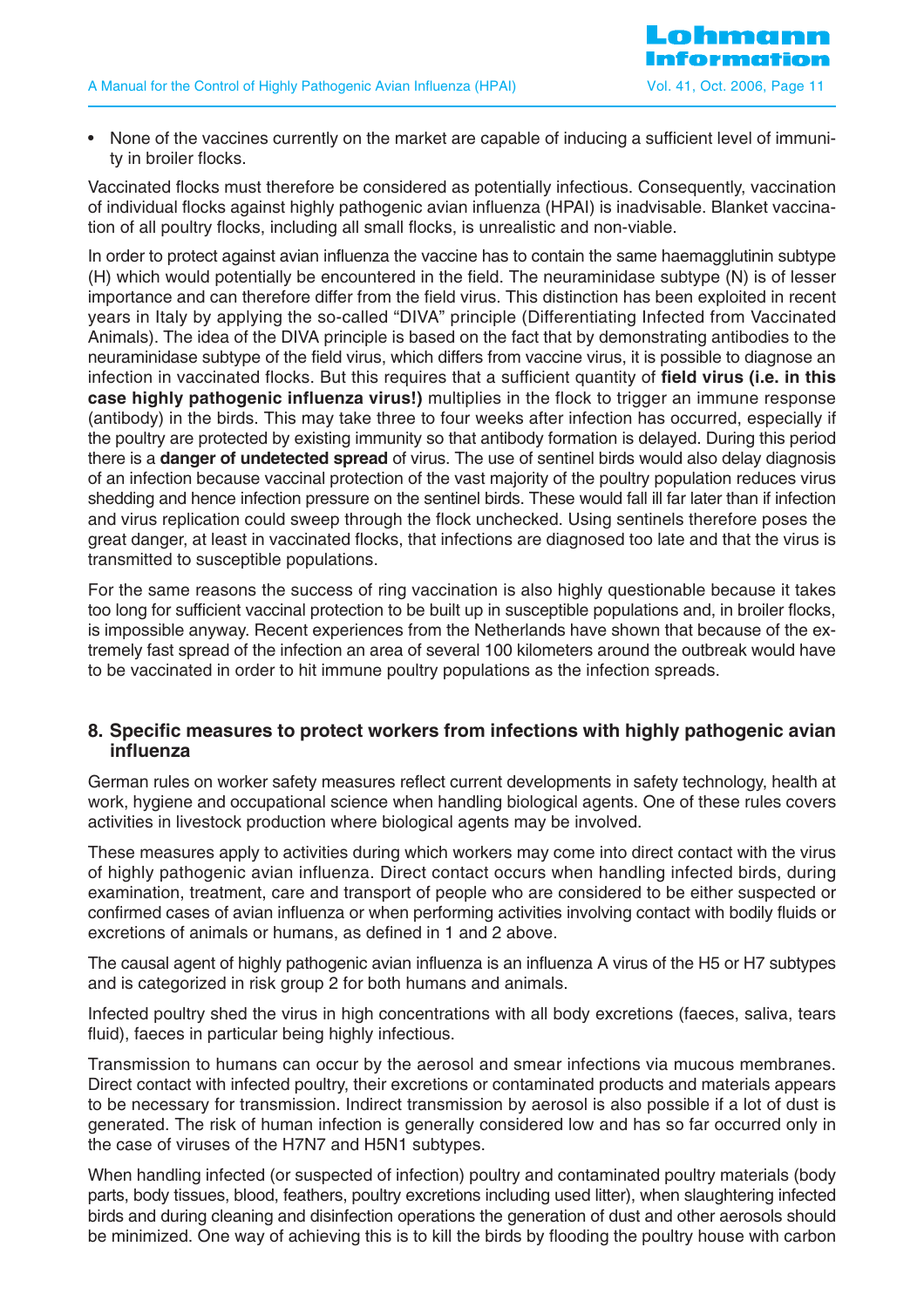dioxide. The dead flock should be moistened with a fine water mist and the subsequent carcass collection and disposal should be done with as little dust exposure as possible.

Livestock areas containing infected (or suspected of infection) poultry should only be entered by personnel to do the necessary work, and their number should be kept to a minimum. When entering poultry areas special clothing and protective gear should be worn, which must be removed before leaving the area and stored in tightly closed containers for professional cleaning/disinfection or disposal in such a manner that the spread of virus is prevented.

After removing the workwear/protective clothing a whole body shower should be taken and the hands then disinfected. Specific legal requirements relating to animal disease control must be observed.

Health and safety at work rules do not require employers to offer their employees influenza vaccination with the current human influenza virus since this vaccination does not confer protection against infections with the virus of highly pathogenic avian influenza.

However, doing so could prevent double infections with human influenza viruses and avian influenza virus, which would pose the risk of emergence of new human pathogenic virus variants; it might therefore be advisable, in order to protect the population at large, to provide vaccination for employees who might potentially come into direct contact with infected poultry. Employers are required to offer prophylactic antiviral therapy with neuraminidase inhibitors to employees who might potentially come into direct contact with infected poultry. Sick people with flu symptoms should not be allowed to come into direct contact with potentially infected poultry.

#### **9. Legislation related to animal disease control**

Legislation related to animal disease control varies between countries. Within the European Community Directive 92/40 EC describes Community measures for the control of avian influenza to be taken in the event of an outbreak of highly pathogenic avian influenza.

This Directive and additional German legislation is available in the full version of the Manual for Avian Influenza.

#### **Zusammenfassung**

# **Ein Handbuch zur Kontrolle hoch pathogener Vogelpest**

#### **M. Voss, Cuxhaven**

Diese Übersicht gibt in verkürzter Form den Inhalt eines Handbuchs wieder, das der Zentralverband der Deutschen Geflügelwirtschaft (ZDG) in Zusammenarbeit mit namhaften Fachtierärzten für Geflügelkrankheiten herausgegeben hat. Die Grundsätze beruhen auf Erfahrungen in Italien (2000) und den Niederlanden (2003), sie gelten aber ebenso für die gegenwärtig im Mittelpunkt des Interesses stehenden Risiken von H5N1 Infektionen. Das Handbuch ist in deutscher Sprache vom ZDG zu beziehen.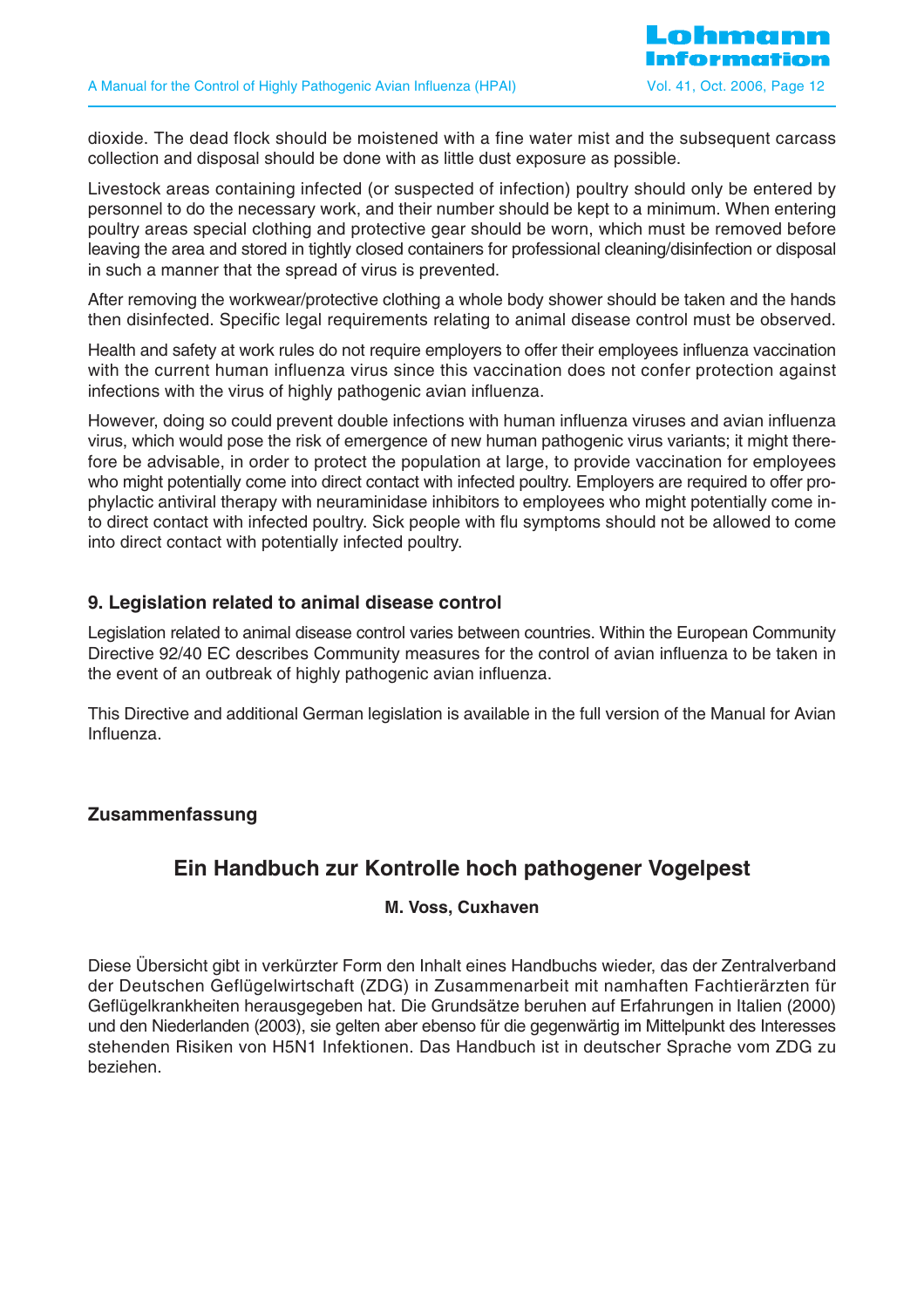

# **Dynamic stiffness measurements with the "crack detector": a new method to improve egg shell strength**

## **Wiebke Icken, M. Schmutz and R. Preisinger, Lohmann Tierzucht GmbH, Cuxhaven**

## **Introduction**

For the egg industry and consumers, an intact shell is the first and most important egg quality criterion. Unless the egg has an intact shell, it is downgraded and not saleable as quality shell egg. Various sources of variation in shell quality have been reported in the extensive literature, including strain, age of hen, nutrition, health, cage design and other mechanical stress factors from oviposition to the consumer. It is common knowledge that egg shells become more susceptible to breakage as hens get older and the eggs larger, but the percentage of shell defects varies between strains and depends on nutrition and management (SCHOLTYSSEK, 1994).

Primary breeders of egg-type chickens have always included shell strength in their breeding goals and improved shell strength at given age, but the problem remains that the incidence of defective shells increases toward the end of the laying period and is often the main reason for terminating a flock when production is still above 80%. Data to predict egg breakage later in life are usually collected before one year of age, when the main selection on part records is due. At this early age, most eggs have good shells and the accuracy of predicting the rate of breakage depends on the method used to evaluate shell quality.

CARTER (1971) concluded from pilot experiments that most cracks occuring in battery cages at oviposition are produced when the eggs drop on the cage floor. Variables affecting the probability of breakage at this point include intrinsic shell characteristics, but also the mass of the cage floor, egg mass and the drop height, for which the author documented breed differences in another paper (CARTER, 1975).

A multiple regression analysis of strain differences in random sample tests showed that shell colour, shell thickness, egg production and egg weight had significant effects on the incidence of cracks and other defects (CARTER (1975), from which the author concluded that "breeders who wish to exercise indirect selection for low crack incidence should consider selecting for dark shell colour rather than high shell thickness".

This idea is not helpful for the improvement of shell strength in White Leghorns, but as shown by BONITZ and FLOCK (1992) it is only a question of selection intensity to increase breaking strength in white-egg strains, even above the level of brown-egg strains. The question remains: what are the most useful indirect shell quality criteria for a breeding program to reduce shell breakage under commercial conditions? In this paper, we will review different criteria of shell quality and present new estimates of genetic parameters, with special attention to dynamic stiffness.

# **Shell quality criteria**

**Direct selection** against defective eggs cannot be very effective, because the incidence of shell defects is too low to exert significant selection pressure at the time of the main selection, when the hens are less than one year of age. A simple way to support adequate shell quality is to include only eggs with apparently normal shells in the egg count, which can change the correlation between egg production and shell strength from slightly negative to zero or even slightly positive (FLOCK, 1990).

Indirect selection for shell strength is being practiced by primary poultry breeders, using a variety of destructive and non-destructive methods. The latter have the advantage that the eggs can still be used after measurement, but in view of the low price per egg and EU food safety regulations, this argument carries less weight than speed and accuracy of measurement, heritability and genetic correlation with shell damage under commercial conditions. The following indirect methods differentiate between eggs with apparently normal shells.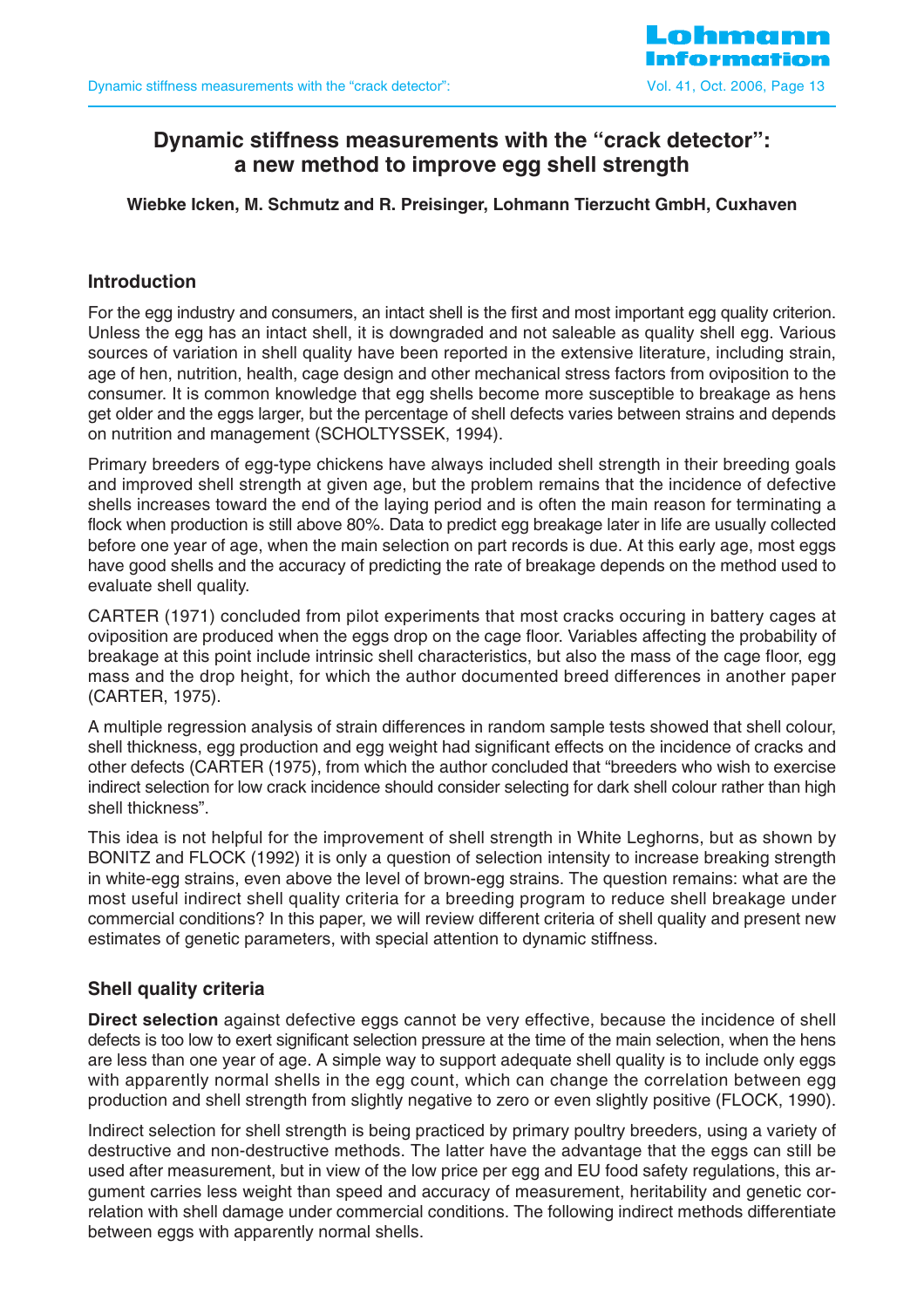- 1. Shell percentage: Eggs with intact shells have about 10-11% shell, which can be measured by weighing first the whole egg, then breaking it to remove the contents, weighing the shell and expressing it as percentage of egg weight. Depending on the purpose of measurement, it may be sufficient for routine evaluation to remove residues of egg white with a tissue; for more precise measurements, the shell is dried in an oven before weighing.
- 2. Shell thickness: This trait is highly correlated with shell percentage and may be measured in different regions. Measurement in the equatorial region is preferred, where thickness is more uniform than in the pole regions. To withstand the stress of handling from point of lay to the consumer, eggs should have a uniform shell of about 0.35-0.40 mm thickness.
- 3. Specific gravity: Shell percentage and shell thickness can be estimated from the specific gravity of eggs, because the shell has about twice the specific gravity of the egg contents, yolk and albumen. The method is simple and non-destructive, but has the disadvantage that the specific gravity of an egg can decrease considerably during 24 hours, depending on holding temperature. We have found unsatisfactory correlations between specific gravity and the incidence of cracked and otherwise damaged shells (VON HAAREN-KISO et al., 1985) and therefore changed to shell breaking strength as the main selection criterion.
- 4. Shell breaking strength: To determine their breaking strength, eggs are placed between two plates and subjected to increasing pressure until the shell breaks. The force necessary to break the shell is expressed in Newton. Measurements can be made between the poles or at the equator, simulating different risks of breakage under field conditions. Measurements between the poles, as practiced e.g. in German random sample tests for many years (PREISINGER et al., 1998), have a higher repeatability (SCHOLTYSSEK, 1994). Breaking strength is lower at the small end, but the variation is unaffected by the position during measurement (CORDTS et al., 2001).
- 5. Structural properties: A classical paper on the structure of egg shells with older literature is the dissertation of SIMONS (1971). Since then, a research group in Glasgow has published extensively on structural properties of the eggshell (BAIN, 2004), confirming that thicker shells are not necessarily stronger. More important is the uniformity of shell formation, which can be analysed by microscopic inspection. For routine genetic analyses, these techniques would be too time-consuming.
- 6. Dynamic stiffness  $K_{dyn}$ : A promising new method to describe egg shell stability is dynamic stiffness (DUNN et al., 2005a), measured as Kdyn value. The machine is called "Crack Detector" and uses the same physical principles as large commercial egg graders which sort out eggs with hair cracks and other defects. The dynamic force is a little hammer, which hits the egg to generate shell vibrations. During the measurements the egg is turned around its equatorial axis and hit four times. The frequency of vibrations is recorded by a laterally positioned microphone. The method was first described by COUCKE et al. (1999). DUNN et al. (2005a,b) reported the first heritability estimates and concluded that a large part of the total variance is genetically determined. Moderately high genetic correlations were found between  $K_{dyn}$  and shell breaking strength ( $r_{q}=0.49$ ), somewhat lower with shell thickness ( $r<sub>g</sub> = 0.34$ ).

# **Material and Methods**

For the present study we used a total of 2520 eggs from 1000 pedigreed pureline hens from the same commercial Red Island Red line as used in the earlier analyses by DUNN et al., three generations later (data collected in 2005). The hens were daughters of 385 dams and 60 sires, hatched on the same day and kept under the same management conditions from hatch to the time of egg collection. When the hens were 37, 38 and 39 weeks of age, one day's production was marked with the individual cage number.

Data collection started with a test run over the "crack detector" to eliminate eggs with hair cracks and other defects. In the first week, 6 % of the eggs were sorted out by the machine, but this apparently included some "false positives". In the second and third week, this percentage was reduced to 4 and 2 %, respectively, by closer inspection of the rejected eggs and repeated measurement before elimination.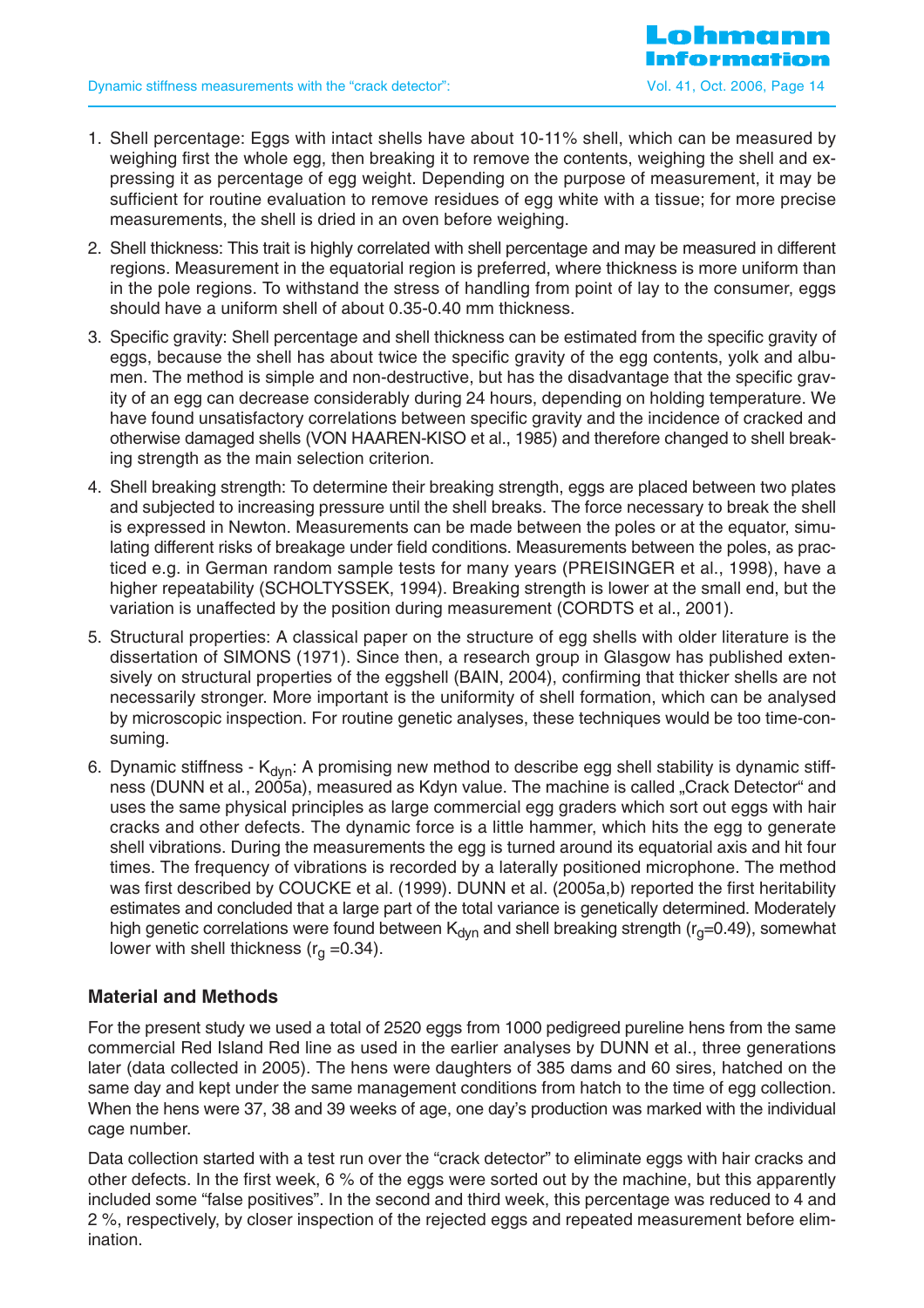The eggs with apparently intact shells were then measured as follows:

- (1) length and width to calculate the shape index (100\*width/length),
- (2) egg mass and frequency of vibrations to calculate dynamic stiffness  $K_{\text{dyn}} = 4\pi^2$  \* Egg mass [kg] \* Resonant frequency [Hz]<sup>2</sup>
- (3) shell breaking strength (between the poles)
- (4) shell weight (after drying) to calculate shell percentage
- (5) shell thickness (at the equator).

The "crack detector" used for measurement of the resonance frequency is shown in figure 1.



a: rollers b: impact hammer c: microphone

#### **Results and Discussion**

Means and standard deviations for 8 traits measured or calculated are shown in table 1 for each of the three samples.

| Age of hens                               | 37 weeks<br>$n = 816$   |      | 38 weeks<br>$n = 836$ |      | 39 weeks<br>$n = 868$ |      |
|-------------------------------------------|-------------------------|------|-----------------------|------|-----------------------|------|
| Trait                                     | $\overline{\mathsf{x}}$ | S    | $\bar{\times}$        | S    | $\bar{\times}$        | S    |
| Egg weight (g)                            | 64.3                    | 4.8  | 64.8                  | 4.8  | 65.4                  | 4.8  |
| Shell weight (g)                          | 6.5                     | 0.6  | 6.7                   | 0.6  | 6.7                   | 0.5  |
| Shell percentage (%)                      | 10.3                    | 0.9  | 10.4                  | 0.8  | 10.3                  | 0.7  |
| Shell thickness (mm)                      | 0.39                    | 0.03 | 0.40                  | 0.03 | 0.41                  | 0.03 |
| Breaking strength (N)                     | 56.2                    | 12.2 | 57.3                  | 12.6 | 58.2                  | 11.3 |
| Shape Index (100*W/L)                     | 78.4                    | 2.9  | 77.9                  | 3.0  | 77.8                  | 2.6  |
| Res. Frequency (Hz)/100                   | 47.89                   | 3.41 | 48.29                 | 3.34 | 48.21                 | 3.15 |
| Dyn. stiffness $(K_{\text{dyn}})/100^{1}$ | 14.75                   | 1.87 | 15.10                 | 1.78 | 15.19                 | 1.69 |

<sup>1)</sup> K<sub>dyn</sub>=m\*RF<sup>2</sup> with m=Egg mass in kg; RF=Resonant frequency;

Note that we did not use the constant 4 $\pi^2$  here and divided the original figures for RF and K<sub>dyn</sub> by 100 for more convenient presentation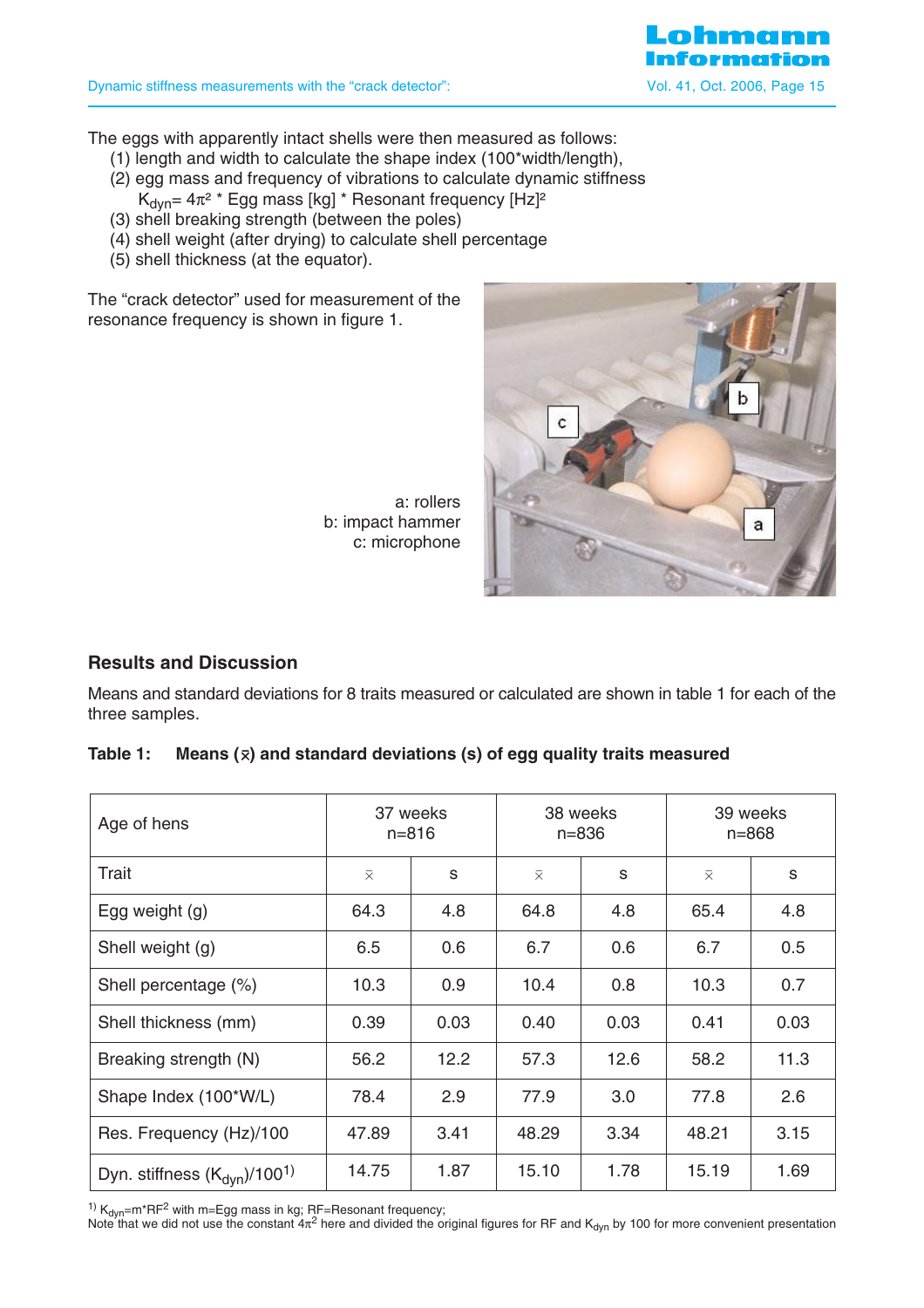

Estimates of heritabilities and genetic correlations are shown in table 2 for six traits of major interest. These estimates are based on averages of up to three eggs per hen.

#### **Table 2: Estimates of heritabilities (diagonal) and genetic correlations (off-diagonal) among different egg quality traits**

|                  | Egg<br>weight | <b>Stiffness</b><br>$K_{\text{dyn}}$ | <b>Breaking</b><br>strength | Shape<br>Index | Shell<br>thickness | Shell<br>percentage |
|------------------|---------------|--------------------------------------|-----------------------------|----------------|--------------------|---------------------|
| Egg wt.          | 0.54          | $-0.14$                              | $-0.57$                     | $-0.09$        | $+0.10$            | $-0.49$             |
| $K_{\text{dyn}}$ |               | 0.40                                 | $+0.57$                     | $+0.41$        | $+0.20$            | $+0.39$             |
| Break.Str.       |               |                                      | 0.10                        | $+0.42$        | $+0.39$            | $+0.73$             |
| Shape            |               |                                      |                             | 0.38           | $+0.14$            | $+0.09$             |
| Thickness.       |               |                                      |                             |                | 0.19               | $+0.75$             |
| Shell pct.       |               |                                      |                             |                |                    | 0.32                |

The heritability estimate for the new trait  $K_{dyn}$  (h<sup>2</sup> = 0.40) is of similar magnitude as for shape index and higher than for the other shell quality criteria, especially breaking strength. The low heritability of breaking strength compared to estimates reported in the literature is due to the fact that we calculated h<sup>2</sup> on the basis of a single egg, whereas previous estimates are based on the average of several eggs per hen. Breaking strength has a lower repeatability than the other shell quality criteria, i.e. the heritability can be increased significantly by evaluating more eggs for breaking strength.

Intensive selection for shell quality on the basis of breaking strength during many generations may have used up some of the useful variation in this trait, whereas the new trait varies in a dimension of shell quality which has not been selected on so far. The genetic correlation of  $+0.57$  between the  $K_{dyn}$ value and breaking strength is significantly below 1.0, indicating that these two traits have a common basis, but measure different aspects of shell strength. Desirable from a breeder's point of view is the lower genetic correlation between  $K_{dyn}$  and egg weight, compared to breaking strength.

Index selection for multiple objectives takes the heritabilities and genetic correlations among all traits into account. The combination of optimal egg weight with adequate shell strength is obviously easier to achieve if the correlation is less strongly negative than for breaking strength. Desirable from a breeder's point of view are also the lower genetic correlations of  $K_{dyn}$  with shell thickness and shell percentage (0.20 and 0.39), compared to breaking strength (0.39 and 0.73). If shell strength can be further improved without increasing shell percentage, this would also be of special interest for the egg breaking industry, for which shell mass is an undesired by-product.

The results of this study confirm estimates by DUNN et al. (2005a,b) who reported h<sup>2</sup> values for  $K_{\text{dyn}}$ between 0.33 and 0.53, depending on the statistical model used. The genetic correlations around 0.50 among different measures of shell quality agree well with the publications by BAIN (2004) and DUNN et al. (2005a,b). Contrary to our findings, DUNN et al. (2005) found essentially no correlation between egg weight and shell strength and a slightly negative correlation with egg production. As shown earlier by VON HAAREN-KISO et al. (1985), the negative correlation between shell quality and egg production disappears if only eggs with intact shells are included in the egg count.

To demonstrate the effect of a moderate ..selection" on the basis of shell breaking strength vs. dynamic stiffness, we calculated the phenotypic averages per hen (corrected for week of measurement and missing values) and sorted on breaking strength and Kdyn, respectively. In table 3, the upper and lower 25% are shown for the primary selection trait (in fat print) and the correlated response in other traits. The differences are also expressed in phenotypic standard deviations.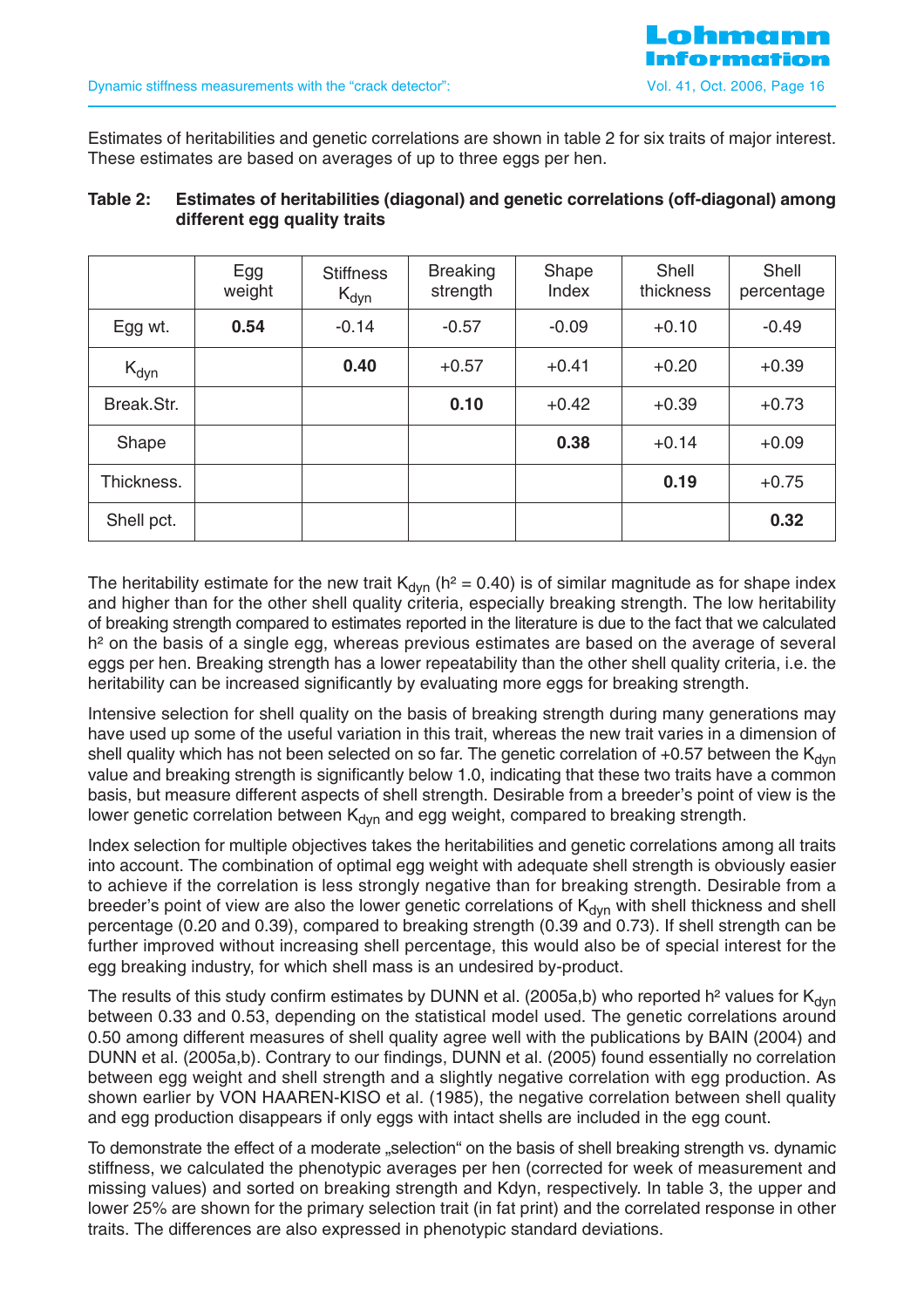

#### Table 3: Characteristics of upper and lower 25% hens phenotypically "selected" on K<sub>dyn</sub> **compared to breaking strength**

| Phenotypic selection on breaking strength |       |      |                                          |         |           |         |  |
|-------------------------------------------|-------|------|------------------------------------------|---------|-----------|---------|--|
|                                           |       |      | upper 25%                                |         | lower 25% |         |  |
| Trait                                     | Mean  | S    | Diff.                                    | Diff/s  | Diff.     | Diff/s  |  |
| <b>Breaking strength</b>                  | 57.2  | 10.1 | $+9.80$                                  | $+0.97$ | $-12,65$  | $-1.25$ |  |
| $K_{dyn}$                                 | 15.02 | 1.79 | $+0.52$                                  | $+0.29$ | $-0.62$   | $-0.35$ |  |
| Egg weight                                | 64.8  | 4.8  | $-0.67$                                  | $-0.14$ | $+1,86$   | $+0.39$ |  |
| Shape index                               | 78.0  | 2.8  | $+0.31$                                  | $+0.11$ | $-0,42$   | $-0.15$ |  |
| <b>Shell thickness</b>                    | 0.40  | 0.03 | $+0.01$                                  | $+0.33$ | $-0,01$   | $-0.33$ |  |
| Shell percentage                          | 10.2  | 0.7  | $+0.36$                                  | $+0.46$ | $-0,41$   | $-0.52$ |  |
|                                           |       |      | Phenotypic selection on K <sub>dvn</sub> |         |           |         |  |
| $K_{\text{dyn}}$                          | 15.02 | 1.79 | $+2.05$                                  | $+1.15$ | $-1.98$   | $-1.11$ |  |
| <b>Breaking strength</b>                  | 57.2  | 10.1 | $+3.26$                                  | $+0.32$ | $-2.59$   | $-0.26$ |  |
| Egg weight                                | 64.8  | 4.8  | $-0.06$                                  | $-0.01$ | $-0.37$   | $-0.08$ |  |
| Shape index                               | 78.0  | 2.8  | $+0.99$                                  | $+0.35$ | $-0.41$   | $-0.14$ |  |
| <b>Shell thickness</b>                    | 0.40  | 0.03 | $+0.01$                                  | $+0.33$ | $-0.01$   | $-0.33$ |  |
| Shell percentage                          | 10.2  | 0.7  | $+0.27$                                  | $+0.34$ | $-0.28$   | $-0.35$ |  |

The differences suggest that selection on dynamic stiffness would have less effect on egg weight, but lead to rounder egg shape, compared to selection on breaking strength. These relationships will be analyzed in more depth, based on breeding values for all traits of economic significance in different commercial lines while the crack detector is being used routinely in addition to breaking strength. Egg shape may need additional attention in future egg quality evaluation to maintain a desirable shape for commercial table eggs as well as hatching eggs.

# **Summary and conclusion**

The "Crack-Detector" is a device to measure the dynamic stiffness  $(K_{\text{dyn}})$  of egg shells, using the same physical principles as large commercial egg grading stations to sort out eggs with defective shells. The important feature for application in genetic evaluation and selection is that the parameter  $K_{dyn}$  is a quantitative measure to predict the probability of breakage based on individual eggs with apparently intact shells from the frequency of vibrations (in response to being hit by a small hammer) and egg weight.

Estimates of genetic parameters summarized in table 2 confirm previous reports by DUNN et al., based on data from the same line three generations earlier. The higher heritability compared to breaking strength (h²=0.40 vs. 0.10) and a genetic correlation of +0.57 between these two criteria of shell strength suggest that the introduction of Kdyn as additional trait in selection indexes should help to further reduce shell breakage under field conditions. The lower genetic correlation with egg weight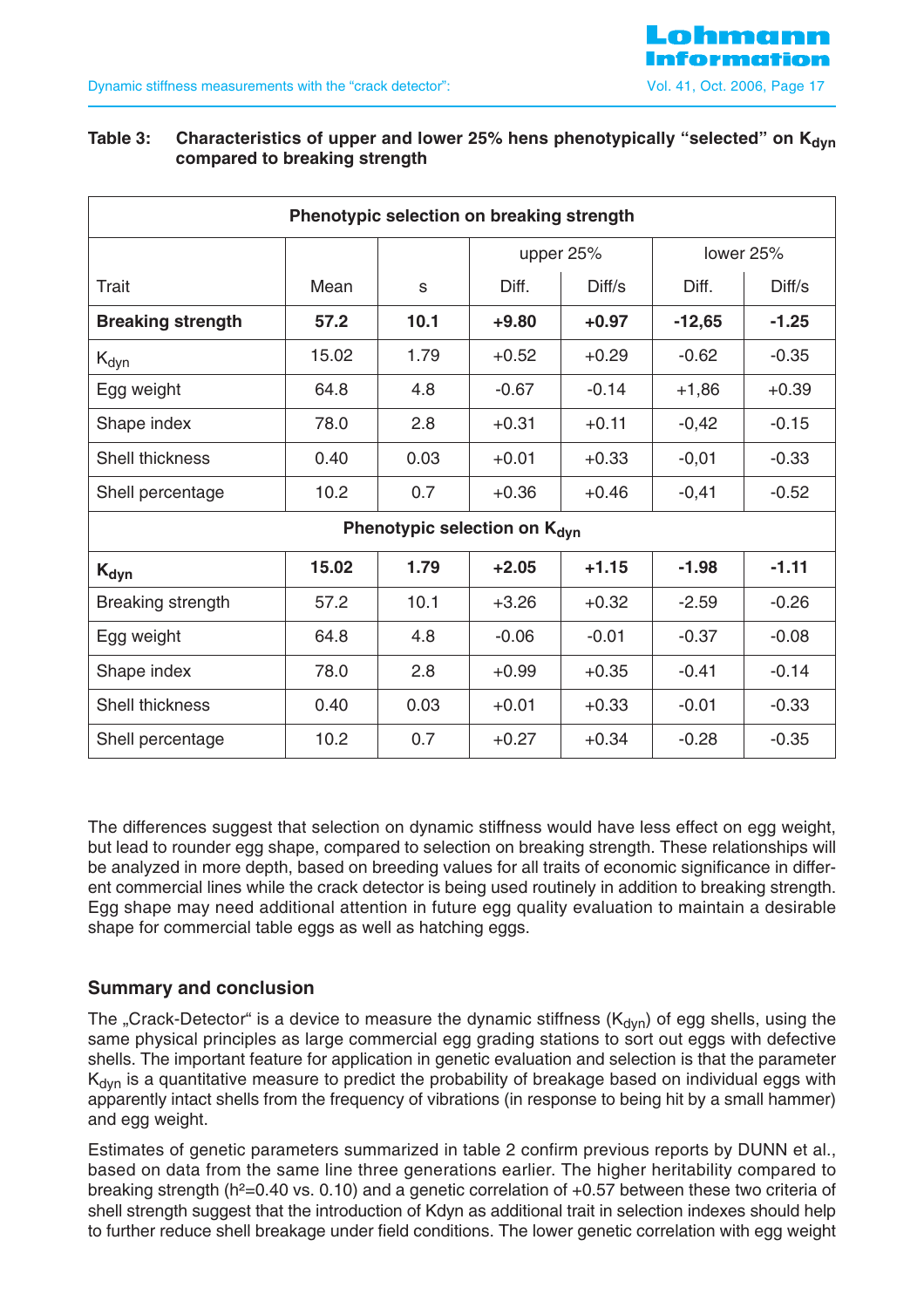(-0.14 vs. -0.57) will enable breeders to maintain both shell quality and egg weight at a desirable level with less selection pressure compared to selection only on breaking strength.

Follow-up studies will investigate at which age Kdyn should be measured to predict the persistency of shell quality in cross-line progeny of sires selected on a combination of traditional breaking strength and dynamic stiffness.

#### **References**

- BAIN, M.M. (2004): Recent advances in the assessment of eggshell quality and their future application. XXII World`s Poultry Congress, Istanbul, Turkey.
- BONITZ, W. and D.K. FLOCK (1992): Can shell strength be further improved by conventional selection? Proc. XIXth World's Poultry Congress, Amsterdam, NL, Vol. 3, 95-97.
- CARTER, T.C. (1971): The hen's egg: shell cracking at oviposition in battery cages and its inheritance. Brit. Poultry Sci. 12: 259-278.
- CARTER, T.C. (1975): The hen's egg: relationships of seven characteristics of the strain of hen to the incidence of cracks and other shell defects. Brit. Poultry Sci. 16: 289-296.
- CORDTS, Ch., M. SCHMUTZ und R. PREISINGER (2001): Züchterische Möglichkeiten zur Verbesserung der Schalenstabilität von Eiern. Lohmann Information 2001(3) 15-18.
- COUCKE, P., E. DEWIL, E. DECUYPERE and J. DE BAERDEMAEKER (1999): Measuring the mechanical stiffness of an eggshell using resonant frequency analysis. British Poultry Science 40: 227-232.
- DUNN, I.C., M. BAIN, A. EDMOND, P.W. WILSON, N. JOSEPH, S. SOLOMON, B. DE KETELAERE, J. DE BAERDEMAEKER, M. SCHMUTZ, R. PREISINGER and D. WADDINGTON (2005a): Heritability and genetic correlation of measurements derived from acoustic resonance frequency analysis; a novel method of determining eggshell quality in domestic hens. British Poultry Science 46: 280-286.
- DUNN, I.C., M. BAIN, A. EDMOND, P.W. WILSON, N. JOSEPH, S. SOLOMON, B. DE KETELAERE, J. DE BAERDE-MAEKER, M. SCHMUTZ, R. PREISINGER and D. WADDINGTON (2005b): Dynamic stiffness (K<sub>dyn</sub>) as a predictor of eggshell damage and its potential for genetic selection. Proc. XI<sup>th</sup> European Symposium on the Quality of Eggs and Egg Products, Doorwerth, The Netherlands, 23-26 May 2005.
- FLOCK, D.K. (1990): Shell quality and efficiency of egg production. A breeder's point of view. Sixth International Poultry Breeders Conference, Auchincruive, Scotland, 1-20.
- VON HAAREN-KISO, ANDREA, W. KÜHNE und D.K. FLOCK (1985): Genetisch-statistische Analyse verschiedener Kriterien der Eischalenqualität bei LSL-Legehennen und Schlußfolgerungen für die praktische Zuchtarbeit. Lohmann Information Juli/Aug., 11-18.
- PREISINGER, R., D.K. FLOCK and R. EEK (1998): Recent trends in shell strength of white and brown egg layers in German random sample tests. Sixth Asian Pacific Poultry Congress, Nagoya, Japan, 260-261.
- SCHOLTYSSEK, S. (1994): Charakteristische Merkmale des Eies und ihre Prüfverfahren. in: TERNES, W., L. ACKER und S. SCHOLTYSSEK: Ei und Eiprodukte. Verlag Paul Parey, Berlin/Hamburg, 362-399.
- SIMONS, P.C.M. (1971): Ultrastructure of the hen eggshell and its physiological interpretation. Diss. Wageningen.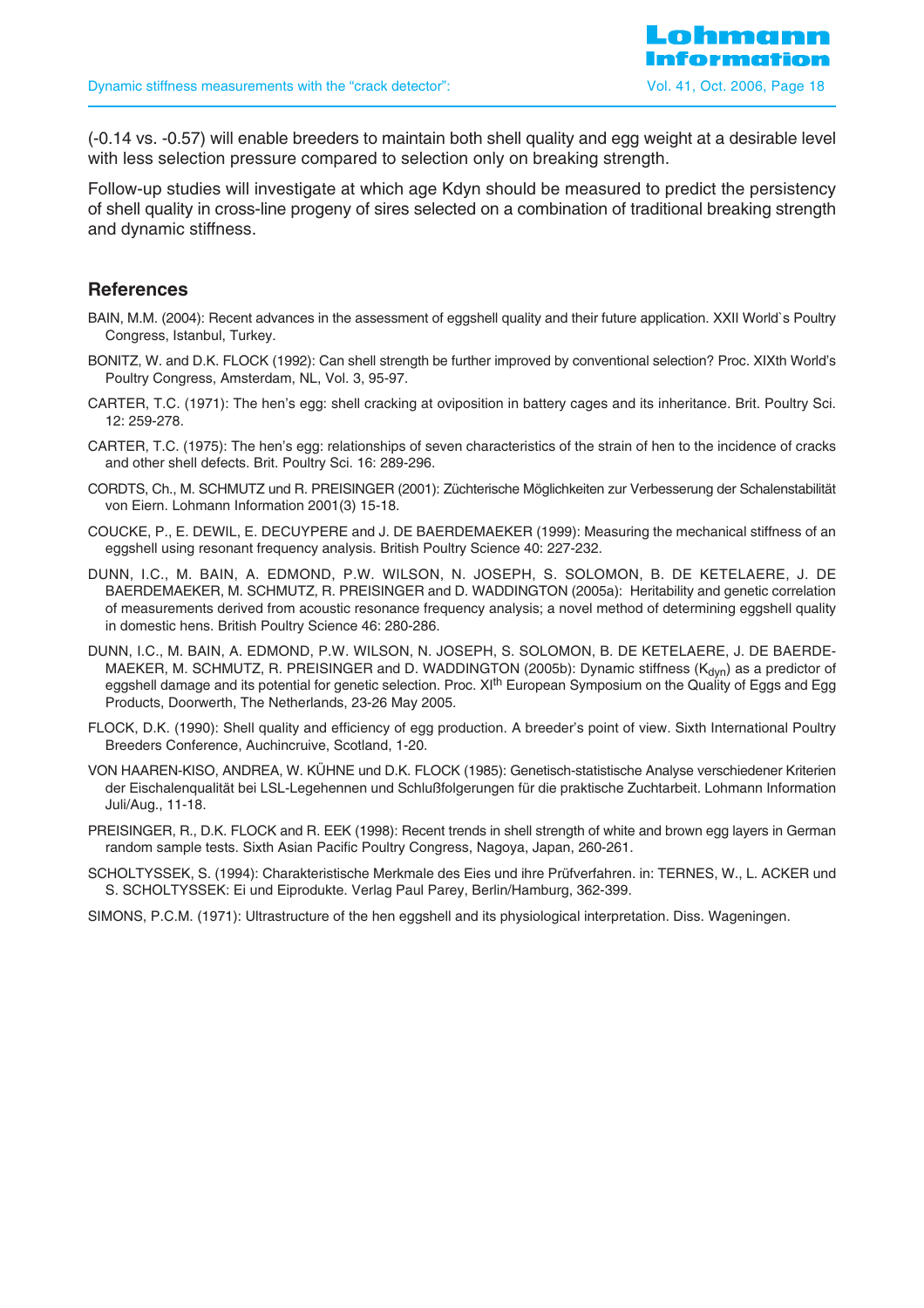#### **Zusammenfassung**



# **Eischalenbeurteilung mit Hilfe des "Crack detector": eine neue Methode zur Verbesserung der Eischalenstabilität**

#### **Wiebke Icken, M. Schmutz und R. Preisinger**

Ein Ziel der Legehennenzucht ist die Verminderung defekter Eischalen in der Praxis durch eine Verbesserung der Eischalenstabilität. Für die Messung dieses Selektionskriteriums wurde ein neues Gerät, der "Crack Detector" entwickelt, mit dem die Schalenstabilität eines Eies über den Messwert "dynamic stiffness" (K<sub>dyn</sub>) bestimmt wird. Die Erfassung dieses quantitativen Merkmals erfolgt nach den gleichen physikalischen Prinzipien wie in großen kommerziellen Eiersortieranlagen, die Eier mit Haarrissen und anderen Schalendefekten aussortieren. Ein seitlich am Gerät angebrachtes Mikrofon zeichnet die Frequenz der Schalenvibrationen auf, die durch den Aufprall eines Hämmerchens erzeugt werden. In Verbindung mit dem jeweiligen Eigewicht kann hieraus der entsprechende K<sub>dyn</sub>-Wert berechnet werden.

Schätzwerte genetischer Parameter sind in Tabelle 2 zusammengefasst. Die Heritabilität für das neue Merkmal der Schalenstabilität ( $K_{dyn}$ ) ist überraschend hoch (h<sup>2</sup>=0.40) im Vergleich zur Bruchfestigkeit (h<sup>2</sup>=0.10). Die genetische Korrelation zur Bruchfestigkeit (+0.57) spricht dafür, K<sub>dyn</sub> als zusätzliches Merkmal bei der Selektion zu berücksichtigen, um den Anteil defekter Eischalen weiter zu verringern. Die im Vergleich zur Bruchfestigkeit weniger enge Beziehung zum Eigewicht erleichtert es dem Züchter, Schalenstabilität und Eigewicht gleichzeitig zu optimieren.

In weiteren Untersuchungen soll gezeigt werden, in welchem Alter das Merkmal  $K_{dyn}$  erfasst werden muss, um eine gute Persistenz in der Eischalenqualität zu erreichen. Die Daten sollen von Kreuzungsnachkommen stammen, deren Väter nach einer Kombination aus traditionellen Bruchfestigkeits- und  $K_{\text{dyn}}$ -Werten selektiert wurden.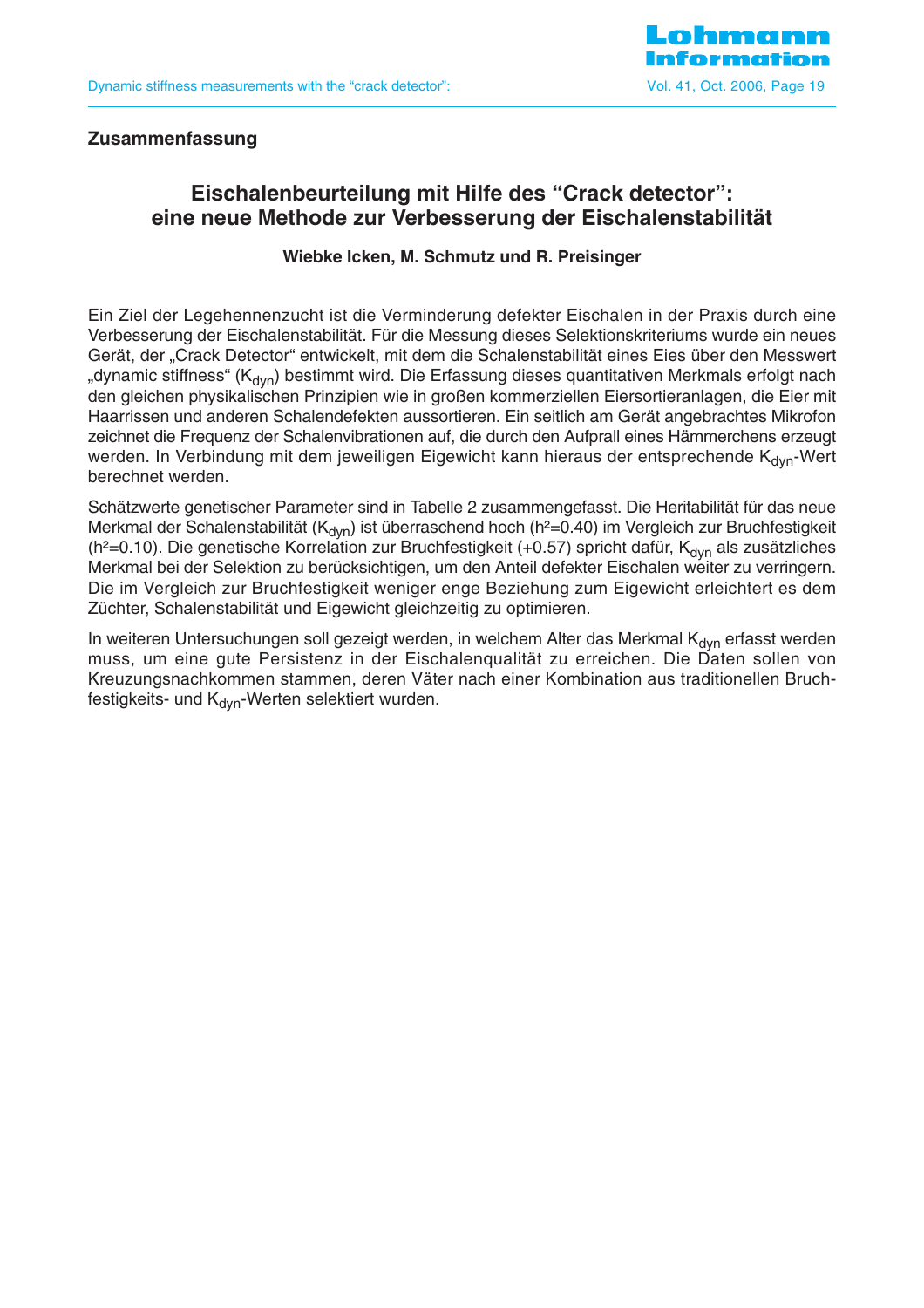

# **Minimizing losses in poultry breeding and production: how breeding companies contribute to poultry welfare**

**D.K. Flock1, K. F. Laughlin2 and J. Bentley<sup>3</sup>**

# **ABSTRACT**

The modern poultry industry has a remarkable record in reducing mortality, applying a combination of effective disease control, adequate nutrition, good husbandry and genetic selection. Primary breeders, specialized in the adaptation of layers, broilers and turkeys to changing demands of a global food market, have made three major contributions in the past: (1) eradication of vertically transmitted disease agents such as lymphoid leucosis viruses, mycoplasmas and salmonellae; (2) selection between and within lines for general liveability and specific disease resistance; and (3) dissemination of management recommendations which may help customers to minimize losses at the commercial level. Current focus is on components of liveability which are directly or indirectly linked to poultry welfare: selection against feather pecking and cannibalism in egg-type chickens and selection against leg disorders and heart/lung dysfunction in rapidly growing meat poultry.

# **Introduction**

Extensive poultry keeping, still widely practiced in many countries, often involves high mortality due to diseases, predators, lack of adequate food and water, extreme temperatures and other stress factors. Since the end of World War II, animal agriculture in Europe and other parts of the world has expanded significantly in terms of volume and efficiency. During the past 50 years, priorities of the industry and consumers gradually changed from satisfying basic demand for volume to focus on product quality and food safety in a saturated market. Globalization of food production from farm animals and increasing attention of societies to modern food production in terms of animal welfare, environmental protection and other sustainability criteria are calling for more transparency of breeding and production processes "from farm to fork".

The European Commission has initiated a project "Code of Good Practice for European Farm Animal Breeding and Reproduction", in which specialists representing the major farm animal species will develop guidelines for breeding companies to be followed in practice, with the option of certification by independent organizations on a voluntary basis. This Code can also be used in monitoring to what extent breeding companies contribute to the demand of society to minimize unnecessary suffering of animals in intensive production systems.

The term "losses" may be used in different contexts: financial losses due to market prices below production cost, lost productivity (relative to genetic potential) due to suboptimal management, losses due to inadequate product quality (e.g. shell defects; condemnation of carcasses) or death losses during the production period. We will address losses in the broad sense, but focus on mortality, where in some cases numerical data over a long time period are available.

# **Breeding goals and expectations of society**

Breeding goals are defined in general terms for a long time horizon and gradually adapted to take current market demands into account. The general breeding goal for all farm animal species is a balanced performance profile, suitable for efficient production of meat, milk or eggs under the prevailing or expected future conditions. More specifically, egg-type strains are mainly selected for high egg

<sup>1</sup>Lohmann Tierzucht GmbH, P.O. Box 460, 27454 Cuxhaven, Germany

<sup>2</sup>Aviagen Group. Newbridge, Midlothian EH28 8SZ, Scotland, UK

<sup>3</sup>James Bentley, Woodbank, John St, Utkinton, Cheshire, CW6 0LU, UK, e-mail: jamess.bentley@virgin.net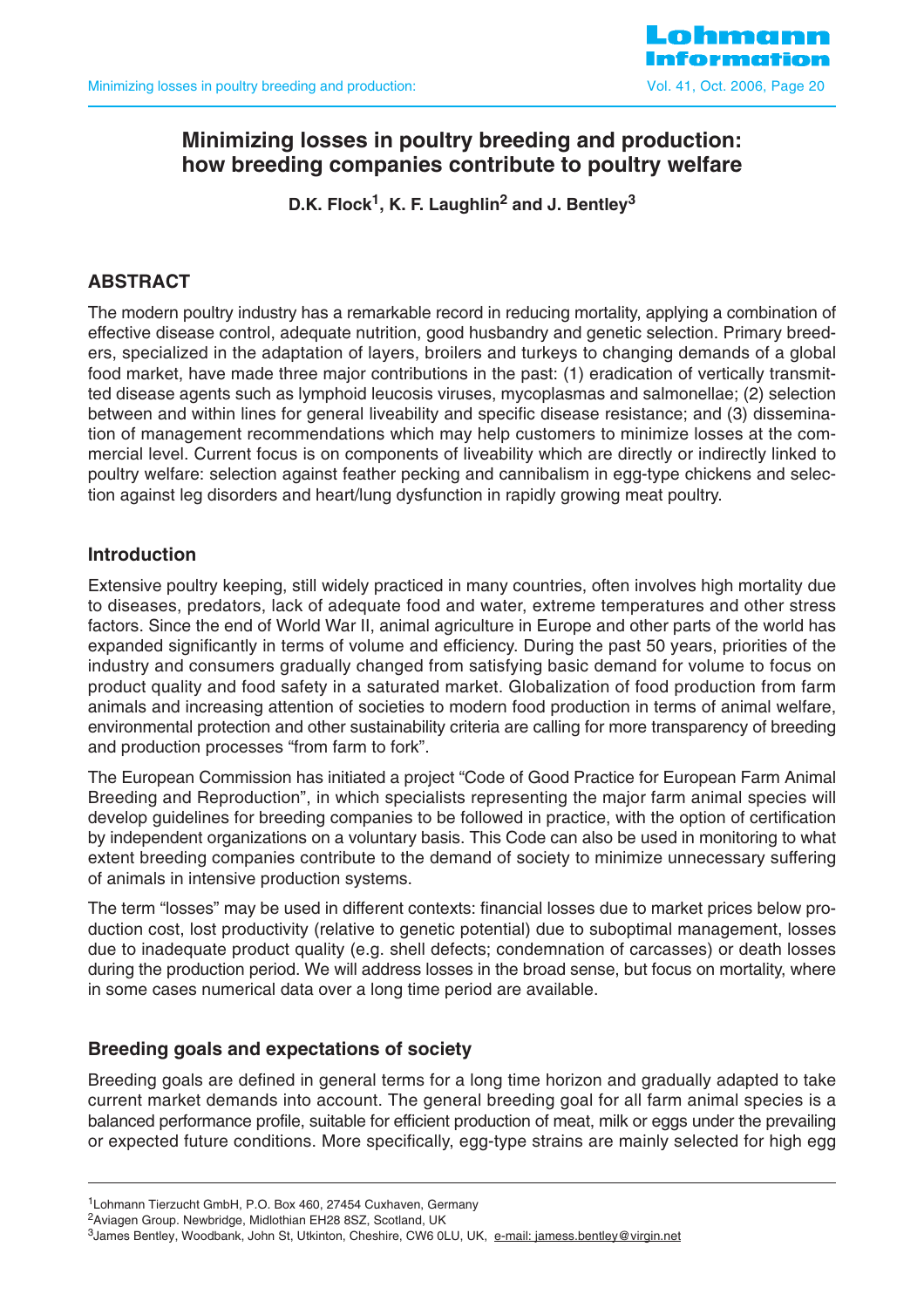output, efficient feed conversion, egg quality as defined by the egg processing industry, retailers and consumers, and adaptability to specified environments, including liveability. Meat-type strains (broilers and turkeys) are selected mainly for rapid weight gain, efficient feed conversion, and high yield of valuable carcass parts as demanded by processing industry and consumers and adaptability to conditions of the industry. In addition, meat strains are being selected for reproductive performance to keep a balance between parent performance and efficient meat production of the commercial cross.

While these breeding goals have served as a useful basis for systematic genetic improvement in the past, animal welfare organizations criticize the practice of intensive selection for "economic" traits which are claimed to be antagonistic to the wellbeing of animals. Instead of selecting for more eggs or more meat in a shorter productive life, animal welfare organisations demand a change to extensive systems, in which the animals can express their "natural" behaviour.

Most people will agree with breeders and producers that mortality and losses due to diseases, stress, inadequate nutrition and/or unsuitable technical environment should be minimized. The question is: to what extent are breeding companies contributing to this goal, and are the methods employed acceptable in terms of bird welfare?

European poultry breeders are actively involved in a project "Code of Good Practice for European Farm Animal Breeding", in which guidelines will be developed for different farm animals (cattle, pigs, poultry and aquaculture). We are confident that this project will contribute to more transparency of current breeding goals and breeding practices to a wider group of stakeholders.

# **Selection for general liveability**

Examples of successful selection for general disease and stress resistance are difficult to find in the literature. This is because the industry approach is multiple trait selection between and within lines, often without appropriate controls and not designed for publication. However, strain differences consistently observed in the field suggest that some breeders have been more successful than others to develop general liveability. Single trait selection experiments are of little interest for the poultry industry as long as they are based on experimental populations which are not available or not competitive on the market.

Dickerson (1955) presented data from a commercial breeding programme in California, where the concept of exposing the pedigree generation of commercial White Leghorn lines to "field conditions" in several farms and selecting among survivors produced apparently no progress in survivor egg production, while mortality actually increased, from about 20% in the early 1930's to about 50% twenty years later. The main causes of mortality at that time were respiratory infections (CRD), Marek's disease (MD) and lymphoid leucosis. Since then, it has become common practice to protect flocks by better hygiene (all-in, all-out management) and vaccination against Marek's disease and respiratory diseases.

As long as one primary breeder can claim superior liveability in the commercial cross, all other breeders will be under competitive pressure to improve general liveability. This explains why experienced practical geneticists in the industry tend to pay more attention to general liveability than less experienced colleagues who have learned from theory that traits with low heritability and little economic value deserve little weight in the selection index.

# **Selection for specific disease resistance: Marek's disease as an example**

During the 1960's, primary breeders of egg-type and meat-type chickens tested extensively for differences between and within lines for Marek's resistance. Results of a 5-year selection programme, based on "natural exposure" to virus shedders in isolated farms, was reported by Flock et al. (1975) and reviewed by Beaumont et al. (2003) in view of new insights since the time when the experiments were carried out. Mortality during rearing under conditions of MD exposure was reduced by about 20% (35 vs. 55%) in reciprocal crosses. Interestingly, the line segregating for  $B_{19}$  and  $B_{21}$  did not respond to reciprocal recurrent selection, although the superior resistance of  $B_{21}$  known from many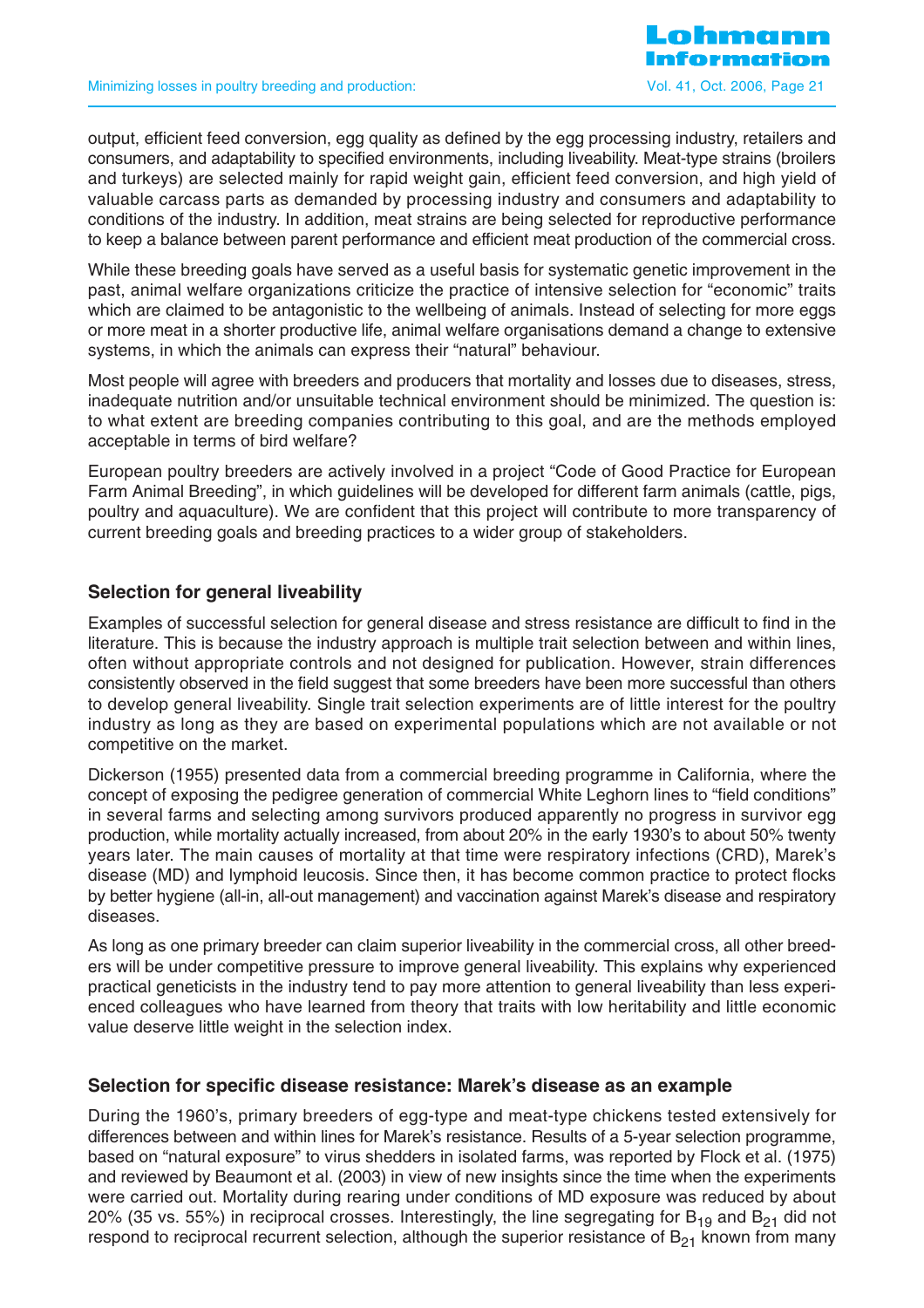

publications was later confirmed in this pure line. Another lesson learned from this experiment is that specific disease resistance may have a short life in the commercial world: as soon as MD vaccines became available, the relatively resistant lines were too far behind in egg production (about 2 kg egg mass per hen housed) to have any value for the egg industry.

For some time it was thought that brown-egg strains were less susceptible to Marek's disease than White Leghorns so that selection concentrated on Leghorns. However, as reported by Flock et al. (1992), brown-egg type cockerels may exhibit very high mortality if challenged with a virulent field strain. The search for better protection against MD continues. To enhance genetic resistance against Marek's disease, integrative genomic approaches are being studied (Cheng et al., 2004), which it is hoped will help primary breeders to identify resistance genes in their elite lines without exposing large numbers of birds to the disease.

Another area of ongoing research is to develop better protection against E. coli by genetic resistance and/or farm specific vaccines. E. coli infections have been known as a potential problem in meattype flocks of broilers and turkeys for some time and are now receiving more attention in connection with the change from cage to floor management of laying hens.

## **Eradication of diseases: top-down principle**

The hierarchical structure of the modern poultry industry has a few dedicated primary breeders supplying parent stock to franchise hatcheries or integrated customers around the world. This structure has permitted the control of vertically transmissible diseases which caused high mortality and depressed productivity of infected birds in former years.

A well known example is lymphoid leucosis, where virus subgroup LL-A was as a major problem in some White Leghorn strains until its eradication from all pedigree stock during the 1980ies and 1990ies. Fast feathering daughters of slow feathering dams are apparently immune tolerant to the LL virus in White Leghorn lines, which meant that the virus had to be eliminated before feather-sexing varieties could be introduced successfully. These varieties are not resistant to LL and can theoretically be reinfected horizontally, e.g. by LL-positive chicks hatching in the same hatchery. Knowing this, primary breeders have eradicated the virus from all lines, and their customers should not allow hatching eggs of unknown source and LL-status in their hatchery.

More recently, a new leucosis virus subgroup, LL-J, appeared in some broiler lines and caused substantial mortality in parent stock and condemnations in broilers before it could be eradicated.

Two other contributions of breeding companies: The eradication of mycoplasmas from chicken and turkey lines contributed significantly to the reduction of respiratory diseases in commercial layers and meat-type poultry, which enhances poultry health and wellbeing significantly. Bio-security and decontamination of feed to minimize the risk of Salmonella infection of breeding stock is primarily seen as a contribution to food safety, but also has correlated positive effects on the health and wellbeing of poultry.

Breeding companies are fully aware of the potential danger of multiplying problems by vertical transmission of disease agents and invest heavily in bio-security to protect their own stock as well as the interests of their customers. Further improvements are possible at the level of commercial egg production, where all-in, all-out management has become industry standard in large units, while many smaller family farms accept a lower health status to assure continuous egg production.

Considering poultry health, efficiency of production and food safety in the global context, it is obvious that breeding companies, as key players in the industry, must cooperate closely with their customers and local veterinary authorities to minimize economic losses, which will automatically contribute to animal welfare in a very practical sense.

Regional bio-security needs to take small flocks of indigenous poultry into account, which are seen as a major risk factor for avian influenza breaks and other infectious diseases.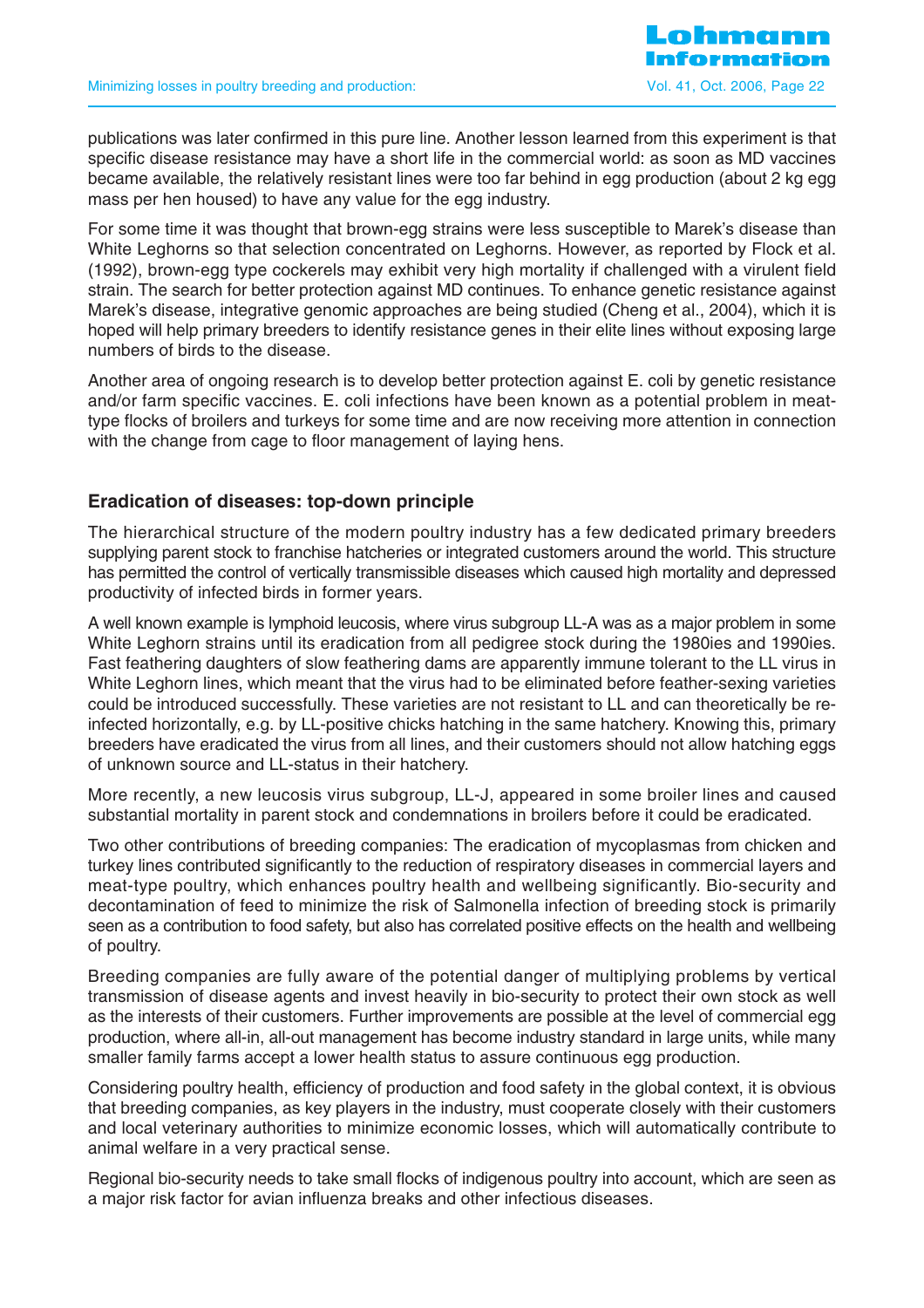

#### **Adaptation of laying hens to cage and floor management**

Laying hens differ in their adaptability to different husbandry systems. About 50 years ago, when the egg industry discovered the advantages of cage management in large units, breeders who tested different strain crosses in cages found that some combinations adapted well, while others were too flighty or otherwise not suited for this system and were subsequently eliminated. Testing at the pedigree level then changed from trap-nesting in traditional floor pens to single bird and multiple bird cages, but grand parents and parents are kept predominantly in floor systems to this day. Following the introduction of MD vaccination, average mortality of commercial layers kept in conventional cages continued to decline to about 5% per year, as documented in a long-term analysis of German random sample tests (Flock and Heil, 2002), but is increasing again with the re-introduction of floor management. Mortality to 66 weeks of age in the 35<sup>th</sup> North Carolina Layer Performance and Management Test (2003-04) varied between 2.3 and 16.0% in conventional cages with 413 cm² per hen.

Since the EU decided that conventional cages must be phased out by 2012, primary breeders have been paying increased attention to traits with special importance for floor management, i.e. cannibalism, feather pecking and susceptibility to E. coli. lable 1, recent data from two official German random sample testing stations are summarized to illustrate differences in mortality and other characteristics expected when cages are replaced by floor management, with or without beak trimming.

| Table 1: Average mortality, egg production and feed conversion of commercial layers in two |
|--------------------------------------------------------------------------------------------|
| official German random tests (3 years data)                                                |

| <b>Station and Management System</b> | Mortality % | Egg Mass kg/HH | Feed Conv. kg/kg |  |
|--------------------------------------|-------------|----------------|------------------|--|
| Haus Düsse, conventional cages       | 5.8         | 20.35          | 2.00             |  |
| Kitzingen, floor, beak trimmed       | 6.9         | 18.16          | 2.28             |  |
| Kitzingen, floor, untrimmed          | 17.7        | 17.03          | 2.46             |  |

Based on the figures documented in table 1, we can project what the change from conventional cages to floor pens may cost (in terms of more mortality and more feed) to satisfy the current demand for eggs in Europe, depending on whether beak trimming is allowed or not.

The European egg industry will reduce these losses in several ways: a substantial part of egg production may move to countries where cages are still allowed, beak trimming and/or light control practices may have to be applied in floor systems, and egg producers have to continue a learning process, while primary breeders try to improve adaptability to floor management - selecting mainly against cannibalism and feather pecking, but also against mortality due to E. coli.

Taylor and Hurnik (1996) compared the productivity of hens between battery cages and an aviary, based on 763 hens of one commercial White Leghorn strain. In this experiment, the caged hens were beak trimmed at 22 weeks of age, following an outbreak of cannibalism, whereas this procedure was not necessary in the aviary at any time during the 3-year study. These authors conclude from the literature: "mortality rates have been reported elsewhere to be higher in battery cages than in alternative systems and vice versa".

Muir (2003) describes results of a selection experiment, in which the mortality of a White Leghorn line was reduced from 68% to 8.8% within six generations. Similar approaches have been used by commercial breeders for a number of years, but their results are less spectacular, because most commercial strains have a lower initial incidence of cannibalism and selection for multiple objectives requires more time to change additional traits.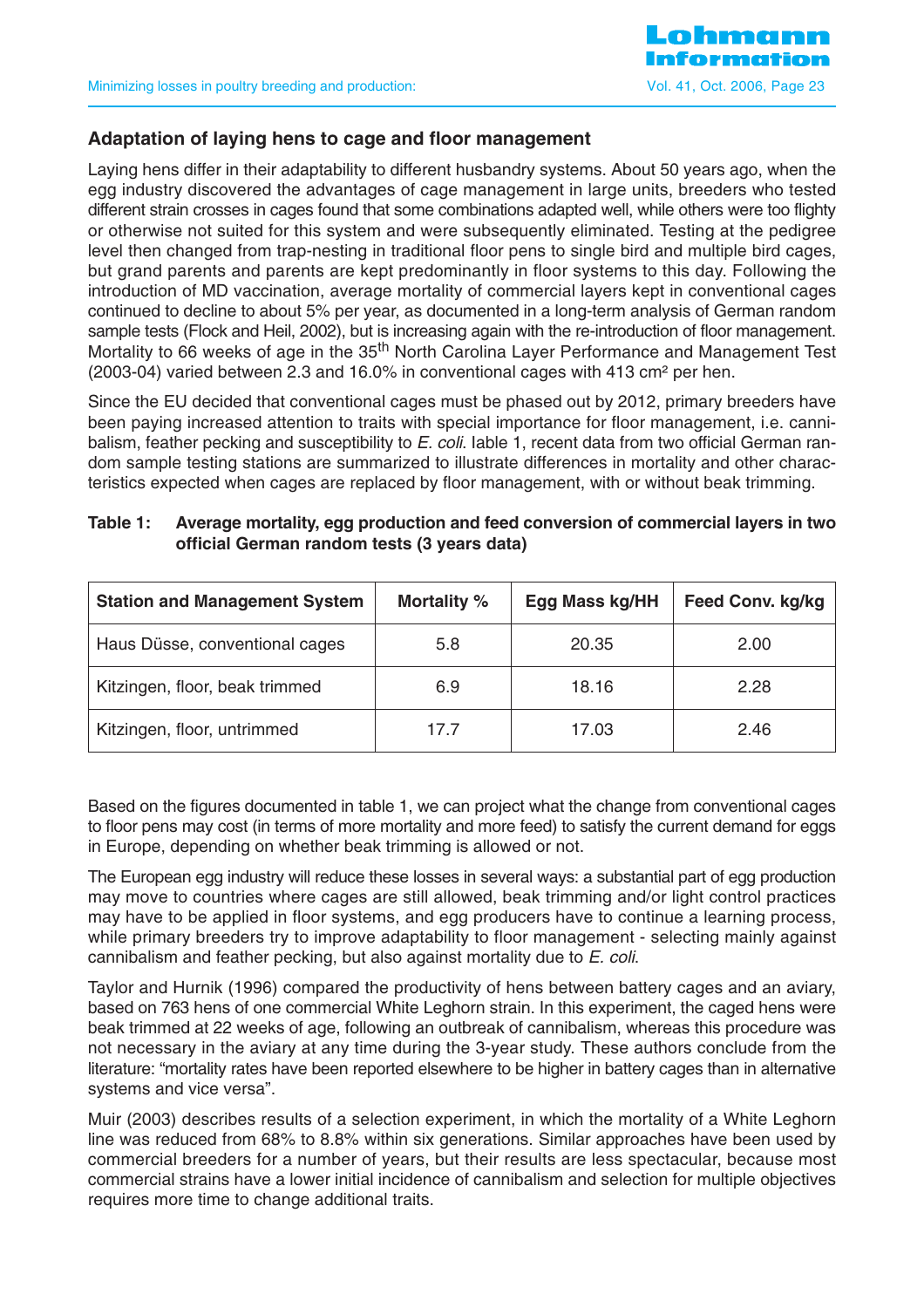

Important differences exist between strain crosses with regard to mortality, feather loss and their response to beak trimming to control these problems, as demonstrated with results of the German random sample test at Kitzingen (Damme, 1999). Since random sample tests have all but disappeared, egg producers must depend on information from other sources. We assume that all primary breeders of laying hens are currently selecting for these traits, depending on their competitive position in the market. The response will differ, depending on the genetic parameters of the lines and actual selection pressure.

#### **Adaptation of broilers to commercial environments**

Today's broiler industry has its origin in the seasonal rearing of cockerels of egg-type or dual purpose breeds for meat. Per capita consumption of chicken meat was therefore about 1 kg from "soup hens" and even less from young cockerels. With increasing demand for meat from young chickens, breeds with good growth rate were selected for more rapid weight gain and other traits contributing to efficient broiler meat production.

In a review of the history of the US broiler industry, Gordon (1974) gives the estimates of broiler performance between 1923 and 1973 shown in table 2. The decrease in mortality is mainly due to better control of diseases and improved husbandry. Family selection for liveability and eradication of egg transmitted diseases at the pedigree level may have contributed to the reduction of mortality in the past, but the main contributing factors were probably better general hygiene, vaccination against common field infections, experience of successful farmers and reduced disease risk during a shorter life.

| Year | Weeks of age<br>when sold | Live weight<br>kg | <b>Feed efficiency</b><br>kg feed/weight | <b>Mortality</b><br>$\%$ |
|------|---------------------------|-------------------|------------------------------------------|--------------------------|
| 1923 | 16.0                      | 1.00              | 4.7                                      | 18.0                     |
| 1933 | 14.0                      | 1.23              | 4.4                                      | 14.0                     |
| 1943 | 12.0                      | 1.36              | 4.0                                      | 10.0                     |
| 1963 | 9.5                       | 1.59              | 2.4                                      | 5.7                      |
| 1973 | 8.5                       | 1.77              | 2.0                                      | 2.7                      |
|      |                           |                   |                                          |                          |
| 1957 | 12.0                      | 1.43              | 3.84                                     | 4.7                      |
| 2001 | 6.0                       | 2.67              | 1.63                                     | 3.6                      |

#### **Table 2: Typical broiler performance in the USA (from Gordon, 1974 and Havenstein et al., 2003)**

The data from Havenstein et al. (2003) shown in the last two lines of table 2 are based on a comparison of current commercial broilers (Ross 308) with an unselected control line representing genetic potential in 1957, using feeding regimes typical for 1957 and 2001. The modern broiler reached almost twice the live weight on 20% less feed in half the time. Comparing growth rate and feed efficiency at different ages and different weights may not be satisfactory from a statistical point of view, but the conclusion is: to produce live broilers for current consumption with the genotypes available in 1957, the farm capacity would have to be doubled and 4.4 times as much feed would be needed to produce the same volume. The figures are even more dramatic if based on edible meat, because carcass yield and percentage valuable parts were improved at the same time.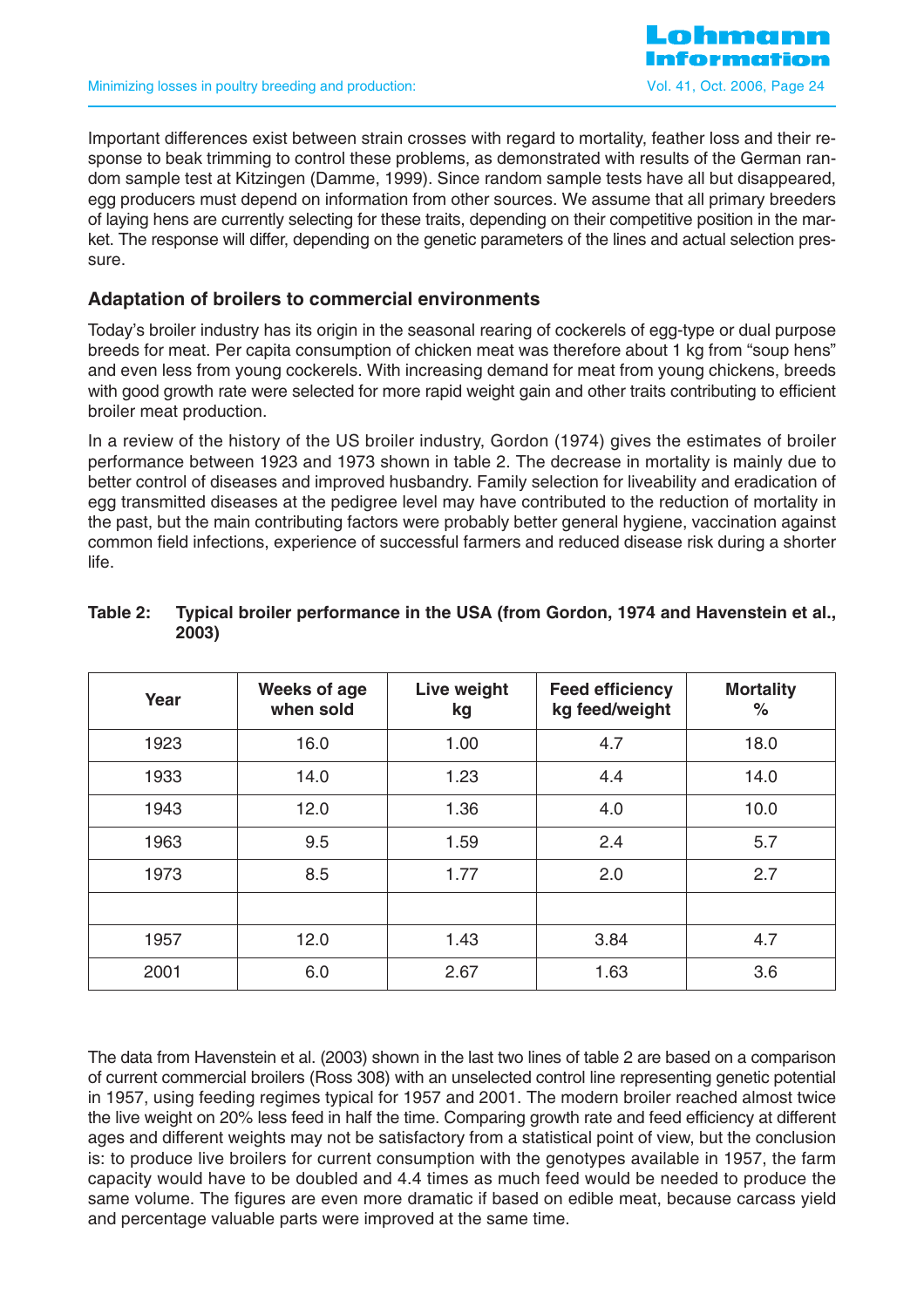

Improved feed efficiency is a major contribution of the broiler industry to sustainable production of animal protein for human consumption: more meat from less feed saves resources (land, feed, water, energy), and reduces N and P emissions.

A critical analysis of changes in liveability requires larger numbers and can only be roughly estimated from the data of Havenstein et al., because replicates were sacrificed for carcass analysis between 6 and 12 weeks (the figure of 4.7% mortality in the control line shown in table 2 was reported for 8 weeks on the 1957 ration; in the remaining replicates, cumulative mortality to 12 weeks was lower). Cumulative mortality to 42 days of age was 3.6% across both sexes and rations in the modern broiler type, compared to only 2.1% in the 1957 control line. Although mortality to a given age apparently increased, by extrapolation, a much greater number of birds would die if the same total weight of live broilers were produced from the unselected 1957 control line.

Cumulative mortality and the incidence of leg disorders depend on the specific testing conditions. In their 2001 comparison, Havenstein et al. found about half the mortality compared to an earlier comparison in 1991, both in the commercial broiler (Arbor Acres) and in the control line. They concluded that most of the improvement was due to an improved growing environment. Results of this recent study were not available when Rauw et al. (1998) reviewed the undesirable side effects of selection for high production efficiency, but strongly suggest that selection against leg defects combined with improved management has actually reduced the rate and severity of leg problems in commercial broilers.

Studying growth curves of commercial male broilers (Cobb 500 and Shaver Starbro), Goliomytis et al. (2003) found very high mortality (mainly due to leg problems), increasing especially after 10 weeks of age to almost 50% at 22 weeks of age. However, if such results were typical for the industry, these breeds would no longer be placed. These results highlight some of the problems in interpreting small scale trials and extrapolating the results to commercial practice.

Broiler breeders are working to reduce further, over-all broiler mortality, leg disorders and susceptibility to heart/lung insufficiency. At the pedigree level, broiler lines are usually "broilerized", i.e. fed ad libitum with concentrated broiler feed, so that weaknesses can be detected and incorporated within family selection. McKay et al. (2002) reported the results of a large survey of leg health in broilers in the UK by The British Poultry Council (Pfeiffer and Dall' Aqua, 2002), in which the gait score of 37,224 broilers was assessed by trained veterinarians and stockmen. Over a period of 6 years (1994 to 2000), the prevalence of leg defects (gait scores over 2) averaged less than 3%, decreased with time and reached 1.87% in the last observation period. More surveys of this kind would be desirable to monitor trends in welfare related traits of all farm animals under commercial conditions.

To utilize the growth potential of fast growing broiler strains to produce higher body weights, management and nutrition must be adapted to minimize losses. Ad libitum feeding of high density rations would not be economical and lead to justified criticism on welfare grounds. Management recommendations broiler growers obtained from their feed and chick supplier help in minimizing losses to slaughter age. For example, fine-tuning chick starter rations and correct temperature help to optimize early growth rate and reduce mortality due to heart/circulatory failure; appropriate lighting programmes and distance between feeders and drinkers help to minimize leg problems by inducing the chick's activity and mobility.

No practical alternative to controlled feeding of broiler breeders is available at the present time, and it must be understood that ad libitum feeding of these lines would compromise their wellbeing even more. Management recommendations and practices are designed to ensure that maintenance requirements are always met and growth continues at a reduced yet controlled rate.

Slower growing meat lines are being offered by breeders to the market and are being used for certified (e.g. "Label Rouge") broiler production in some countries, but their market potential is limited by cost and other constraints. In particular, their less efficient feed conversion is not compatible with two other sustainability objectives: to minimize waste of resources (feed, water, energy, land) and to reduce pollution of the environment with N and P emissions. As can be learned from French producers of "label" broilers, the higher production cost can only be recovered with a system of contracts and strictly limited volume.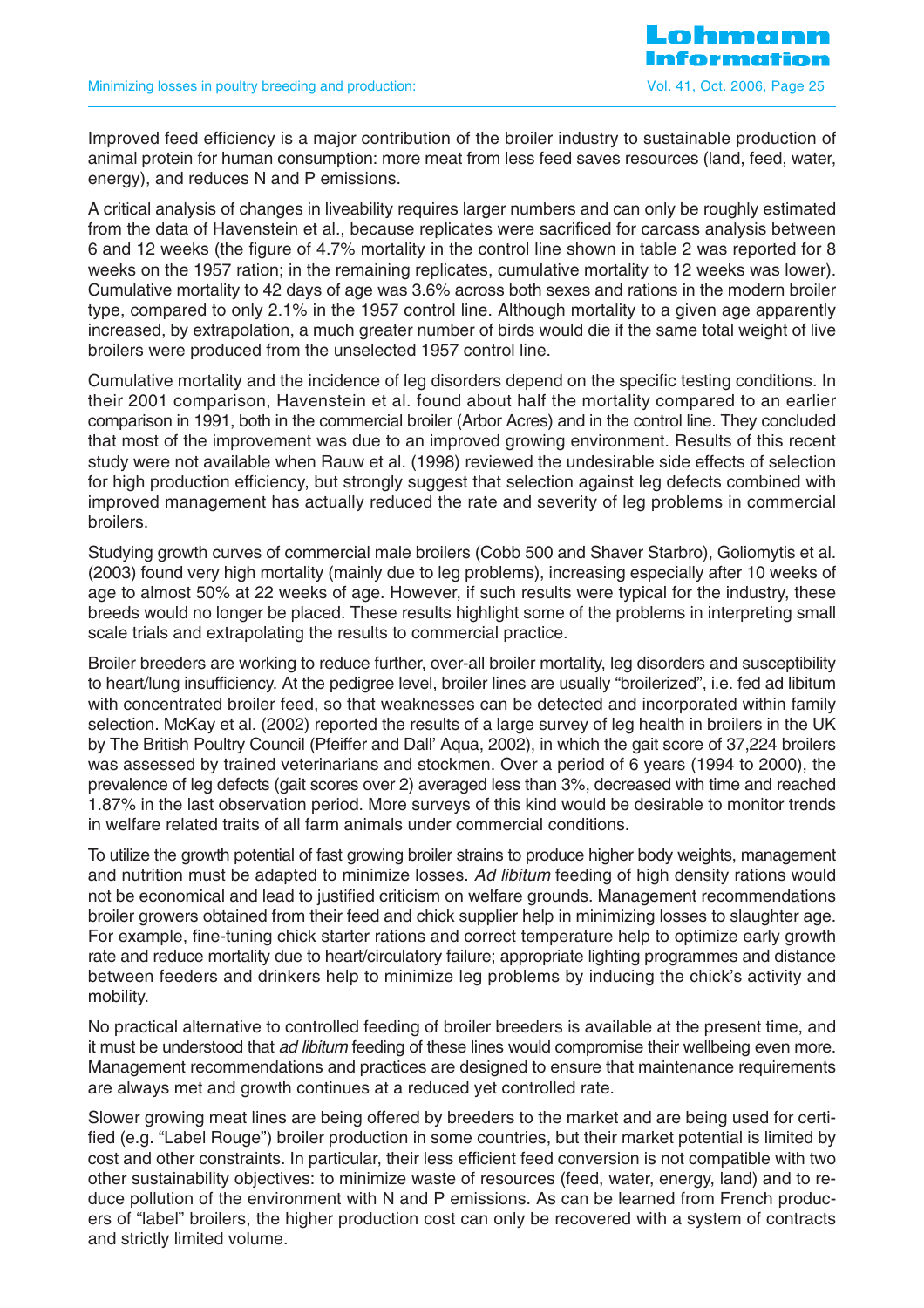

## **Adaptation of turkeys to commercial environments**

Breeding goals and selection procedures for turkeys are similar to those for meat-type chickens: male lines are selected mainly for efficient weight gain and high carcass yield and walking ability, while female lines are also selected for reproductive efficiency when fed ad libitum on appropriate feed programmes. At the parent level, artificial insemination is commonly used to achieve acceptable fertility rates. Animal welfare groups argue that this is a consequence of recent breeding for extreme breast meat yield in male lines, which are no longer able to mate naturally. Actually, artificial insemination in the 1960s pre-dates both the development of the commercial turkey industry and commercial turkey breeding in many European countries. The alternative practical viewpoint is that AI, providing it is undertaken by suitably trained and supervised persons handling the birds, enhances welfare in all turkey lines by eliminating injuries to the females during mating. These occur because males are both aggressive during mating and heavier, the latter being due to either within-line sexual dimorphism in pure line matings or significant line differences in body weights in commercial crossbred matings. Reliable field data on trends in live turkey production in Europe are difficult to find. Surveys of the kind reported by the British Poultry Council for broilers would be welcome to provide objective data on which an informed discussion can take place. Data recently published by Ferket (2002) indicate that growth rate of Large White toms to 18 weeks of age increased almost linearly between 1966 and 2002 by 194g per year, while Large White hens gained 77g more each year to 14 weeks of age. To reach typical market weights of 15.9 kg (35 lbs.) for toms and 7.3kg (16 lbs.) for hens, it took 220 and 147 days in 1966 vs. 136 and 99 days in 2002. Feed consumption per kg live weight did not change significantly during the last 30 years, if calculated on an age constant basis. Unfortunately, these long term statistics do not contain figures on liveability. Table 3 shows recent data on live production and liveability from key countries in North America and Europe from the same author.

| <b>Country</b>                          | Age<br>days    | Live<br>weight<br>kg | <b>Daily</b><br>Gain<br>g/day | Feed/<br>Gain<br>kg/kg | Condem<br>nations<br>Pct. | Live-<br>ability<br>Pct. | <b>Sample</b><br>size<br>Mio |
|-----------------------------------------|----------------|----------------------|-------------------------------|------------------------|---------------------------|--------------------------|------------------------------|
| <b>Toms</b><br><b>USA</b><br>Germany/NL | 133.7<br>145.1 | 15.59<br>19.09       | 116<br>131                    | 2.71<br>2.85           | 2.84<br>4.27              | 85.4<br>88.6             | 45.50<br>21.30               |
| <b>Hens</b><br><b>USA</b><br>Germany/NL | 102.4<br>110.6 | 7.50<br>9.55         | 74<br>86                      | 2.34<br>2.79           | 1.10<br>2.46              | 91.1<br>95.1             | 59.50<br>13.70               |

#### **Table 3: Average performance of commercial Large White turkeys by country**

Data from Canada, Ireland and Italy are omitted here, because the sample size (less than 1 million turkeys) is considered inadequate. Comparing results from North America and Europe, it is interesting to note that liveability is better in Germany and The Netherlands, despite higher body weight. Whether higher condemnation rates reflect true differences or different grading standards cannot be answered from these data.

The list of problems Ferket received from the respondents of his survey included early mortality, coronavirus, pneumovirus, E. coli infections, airsacculitis, Mycoplasma meleagridis (passed on from breeders), mild cannibalism and aggressive behaviour, leg problems, flushing (enteritis), high incidence of late mortality and adverse weather conditions.

In a review of current breeding goals for anticipated market trends, Bentley (2002) emphasized the need for turkey-specific research to investigate the genetic basis of walking ability and injurious pecking. Selection for liveability is practiced on the basis of individual and family information, with special emphasis on walking ability and deportment at maturity in males and females while genetic control of aggressive pecking in males requires further refinement. Sometimes lines are replaced or added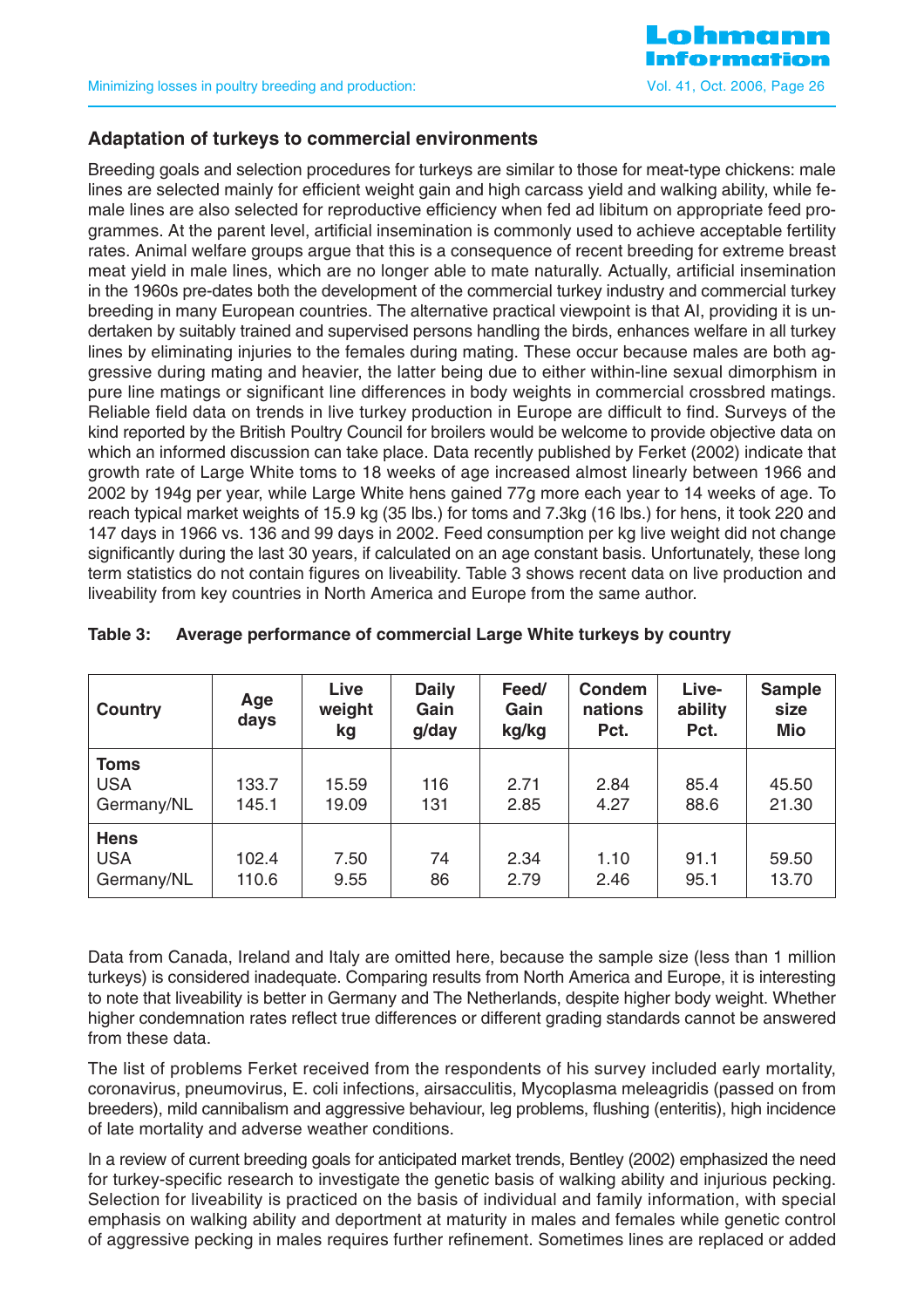to the range of products offered by the breeder, in which case the relative merits of the new line are of special interest. Roberson et al. (2004) compared existing and new commercial turkey crosses, mainly on growth performance and carcass composition. In the context of the present review, it is interesting to note that total mortality to 19 weeks of age varied between 4.1 and 14.5%, mortality due to round heart disease between 1.5 and 9.3%, mortality and culling due to severe leg problems between 0.5 and 2.1%. Differences in mortality found in samples of 200 to 400 turkeys in a controlled comparison should not be extrapolated to field conditions, but they suggest that important differences may exist.

Consumer attention is expected to focus not only on high quality meat at competitive prices, but also on production under bird-friendly conditions. Beak trimming of day-old poults and control of light intensity are effective preventive measures, but subject to criticism under welfare considerations. Selection against aggressive pecking and for walking ability at the pedigree level assures that individuals with obvious defects or high frequency of defects in the family are excluded from reproduction.

Adaptation to variable market requirements is partly achieved by growing females and males of different strain crosses to different ages and corresponding live weights. The economic importance of liveability increases with the age of commercial turkeys. Breeders focus on reduction of losses in males due to aggression, which tends to increase as they approach sexual maturity.

## **Discussion**

Poultry breeding companies can look back at an impressive record of improving the efficiency of egg and poultry meat production, which has helped to make these products affordable for more consumers world-wide. Mortality and loss of productivity due to infectious diseases have been reduced with a combination of genetic selection, poultry health research and development of management recommendations for commercial producers. From information disseminated by animal welfare organizations, the general public may get the impression that increased efficiency has been achieved at the expense of animal welfare. A balanced presentation of industry practices should include the positive developments described here.

In answering demands of the European society, the breeding industry is developing standards which take perceived needs of the animals in terms of animal welfare into account. If more transparency of the production chain is demanded, breeders may have to explain in non-technical language why free range management is incompatible with bio-security for breeding stock and why "challenging" test flocks (relatives of pedigree stock in an environment with maximal bio-security) are being exposed to sub-optimal conditions reflecting the range of conditions encountered in practice. This should not be confused with "animal experiments".

To enhance genetic resistance against Marek's disease, integrative genomic approaches are being studied (Cheng et al., 2004), which hopefully will help primary breeders to identify resistance genes in their elite lines without exposing large numbers of birds to the disease. This could be a significant contribution to poultry welfare in the whole production chain from breeder to producer. Similar arguments hold for any other disease where genetic resistance is established and selection strategies can be formulated. However, relationships between "markers" and actual resistance need to be verified repeatedly in each specific line or cross, i.e. the availability of genetic markers will not completely eliminate the need for exposure to disease agents under controlled conditions.

Communication with the general public will remain a difficult challenge for the farm animal industry. Poultry breeding is part of the global food chain, and breeding goals have to be defined according to expected demands of consumers and those who produce and market animal products. Increasing attention to "sustainability" in farm animal breeding includes the objective to produce under conditions which meet ethical standards of the society. Most consumers in Europe buy food on price, safety and perceived quality, whereas animal welfare groups focus on the "needs" or "rights" of animals, ignoring the fact that many consumers have a limited food budget.

Animal welfare organizations in Europe advocate the return to extensive production systems, but only a minority of consumers is prepared to pay a higher price for these products. For the dialogue between